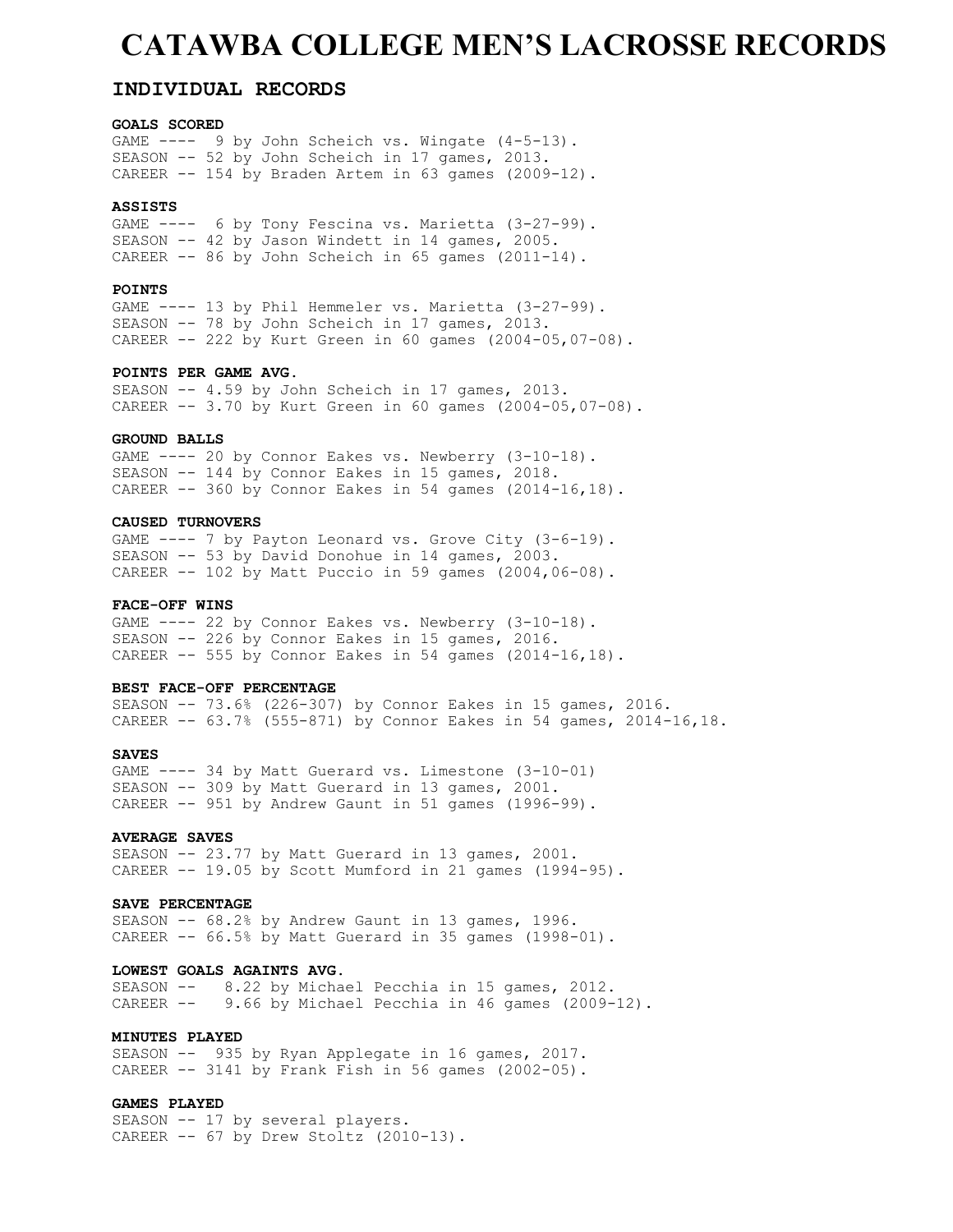#### **TEAM RECORDS**

#### **GOALS SCORED**

GAME --- 29 vs. Lees-McRae (2-11-12). SEASON -- 219 in 16 games, 2004. PER GAME AVG. -- 13.69 in 16 games, 2004.

#### **ASSISTS**

GAME ---- 20 vs. Marietta (3-27-99). SEASON -- 135 in 16 games, 2004. PER GAME AVG. -- 8.44 in 16 games, 2004.

#### **GROUND BALLS**

GAME ---- 73 vs. Stockton College (3-15-98). SEASON -- 821 in 16 games, 2004. PER GAME AVG. -- 51.31 in 16 games, 2004.

#### **BEST FACE-OFF PERCENTAGE**

SEASON -- 72.3% (238-329) in 15 games, 2016.

#### **BEST MAN-UP PERCENTAGE**

SEASON -- 42.9% (21-49) in 15 games, 2015.

#### **BEST MAN-DOWN PERCENTAGE**

SEASON -- 83.6% (56-67) in 15 games, 2007.

#### **SAVES**

GAME ---- 34 vs. Limestone (3-10-01). SEASON -- 322 in 14 games, 2000. PER GAME AVG. -- 24.00 in 13 games, 2001.

#### **SAVE PERCENTAGE**

SEASON -- 68.5% in 14 games, 2000.

#### **MOST GOALS ALLOWED**

GAME ---- 27 by Limestone (4-16-94). SEASON -- 211 in 17 games, 2013.

#### **FEWEST GOALS ALLOWED**

GAME -- 0 vs. Ohio Valley (2-27-11). SEASON -- 124 in 15 games, 2007. BEST GOALS AGAINST AVG. -- 8.60 in 15 games, 2007.

#### **MISCELLANEOUS RECORDS**

MOST MINUTES PLAYED -- 1027 in 17 games, 2013. MOST GAMES PLAYED -- 17 in 2010, 2012 & 2013. MOST WINS -- 14 in 2012. MOST CONFERENCE WINS -- 6 in 2012 & 2019. MOST CONSECUTIVE WINS -- 8 in 2019. MOST CONSECUTIVE CONFERENCE WINS -- 5 in 2019. MOST LOSSES -- 11 in 1996. MOST CONFERENCE LOSSES – 6 in 2015. MOST CONSECUTIVE LOSSES -- 14 during 1994-95. MOST CONSECUTIVE CONFERENCE LOSSES -- 16 during 1994-97). FEWEST LOSSES -- 3 in 2012. BEST WON/LOSS PRECENTAGE -- .824 (14-3) in 2012.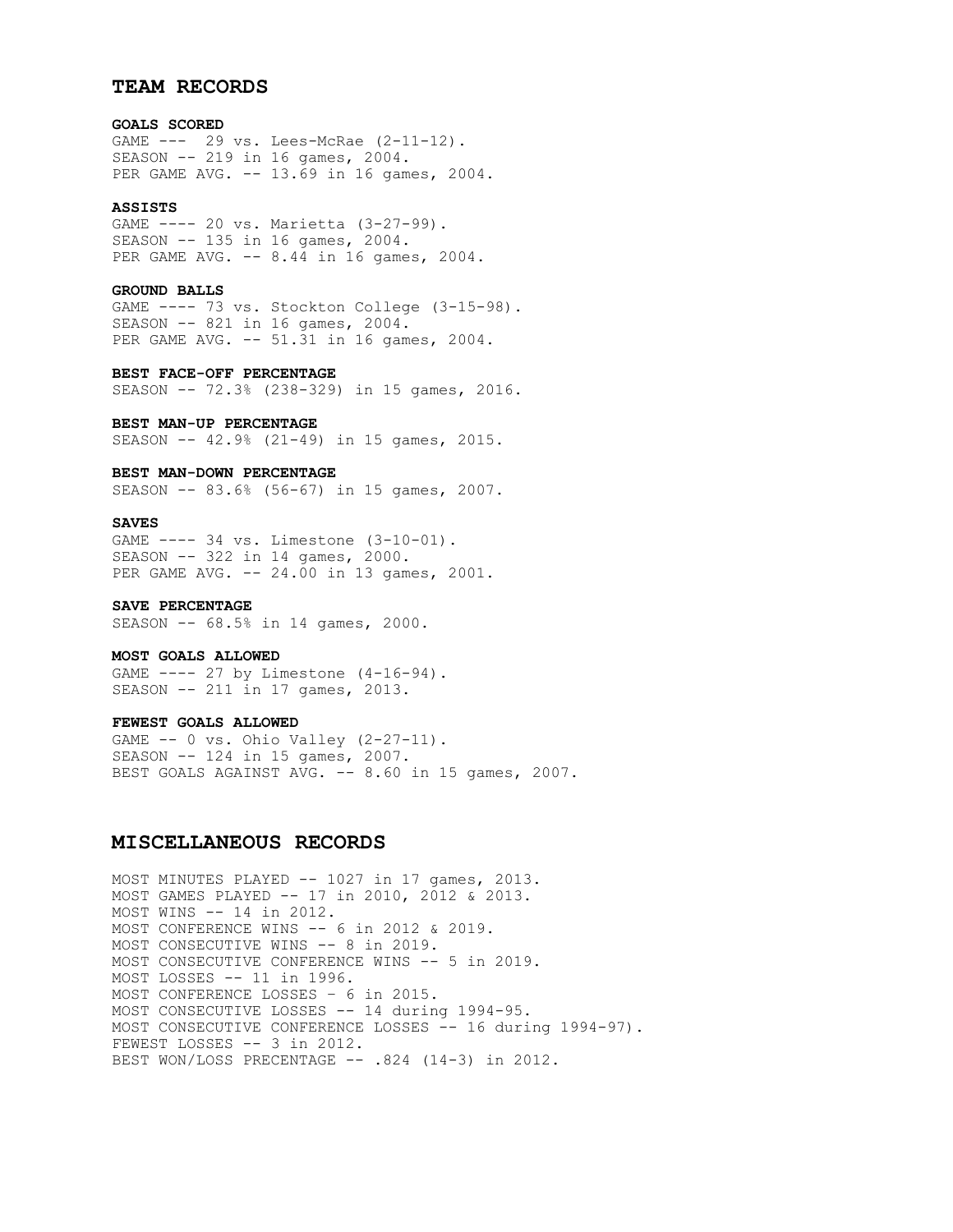## **ALL-TIME LEADERS**

### **GOALS SCORED GAME Goals** 1. John Scheich (4-5-13) 9 2. Phil Hemmeler (3-27-99) 8 Phil Hemmeler (3-25-00) 8 Braden Artem (3-12-11) 8 5. Jonathan Larsen (3-25-95) 7 Jonathan Larsen (3-12-97) 7 Cole Fanzo (3-30-19) 7  *Matt Mitchell (4-3-21) 7*

| <b>SEASON</b>             |     |
|---------------------------|-----|
| 1. John Scheich (2013)    | 52  |
| 2. David Dunnuck (2004)   | 45  |
| Braden Artem (2012)       | 4.5 |
| 4. Braden Artem (2011)    | 43  |
| 5. Cole Fanzo (2019)      | 42  |
| 6. Kurt Green (2008)      | 41  |
| 7. Jason Windett (2004)   | 39  |
| 8. Jonathan Larsen (1995) | 37  |
| Phil Hemmeler (2000)      | 37  |
| Kurt Green (2005)         | 37  |
| Cole Fanzo (2017)         | 37  |
| Tony Bellotte (2019)      | 37  |
| 12. Phil Hemmeler (1997)  | 36  |
| Kurt Green (2004)         | 36  |
| Steven Ridolfo (2012)     | 36  |

### **PER GAME AVG. Goals**<br>1 **Ionathan Jargen** (1995) 3.36 1. Jonatha

|                      | 3.36                                                                                                                                                                                                                                       |
|----------------------|--------------------------------------------------------------------------------------------------------------------------------------------------------------------------------------------------------------------------------------------|
|                      | 3.06                                                                                                                                                                                                                                       |
|                      | 2.82                                                                                                                                                                                                                                       |
|                      | 2.81                                                                                                                                                                                                                                       |
|                      | 2.80                                                                                                                                                                                                                                       |
|                      | 2.73                                                                                                                                                                                                                                       |
|                      | 2.69                                                                                                                                                                                                                                       |
|                      | 2.67                                                                                                                                                                                                                                       |
|                      | 2.64                                                                                                                                                                                                                                       |
| Phil Hemmeler (2000) | 2.64                                                                                                                                                                                                                                       |
| Kurt Green (2005)    | 2.64                                                                                                                                                                                                                                       |
|                      | I. Jonathan Larsen (1995)<br>2. John Scheich (2013)<br>3. Matt Mitchell (2021)<br>4. David Dunnuck (2004)<br>5. Cole Fanzo (2019)<br>6. Kurt Green (2008)<br>7. Braden Artem (2011)<br>8. Jonathan Larsen (1997)<br>9. Braden Artem (2012) |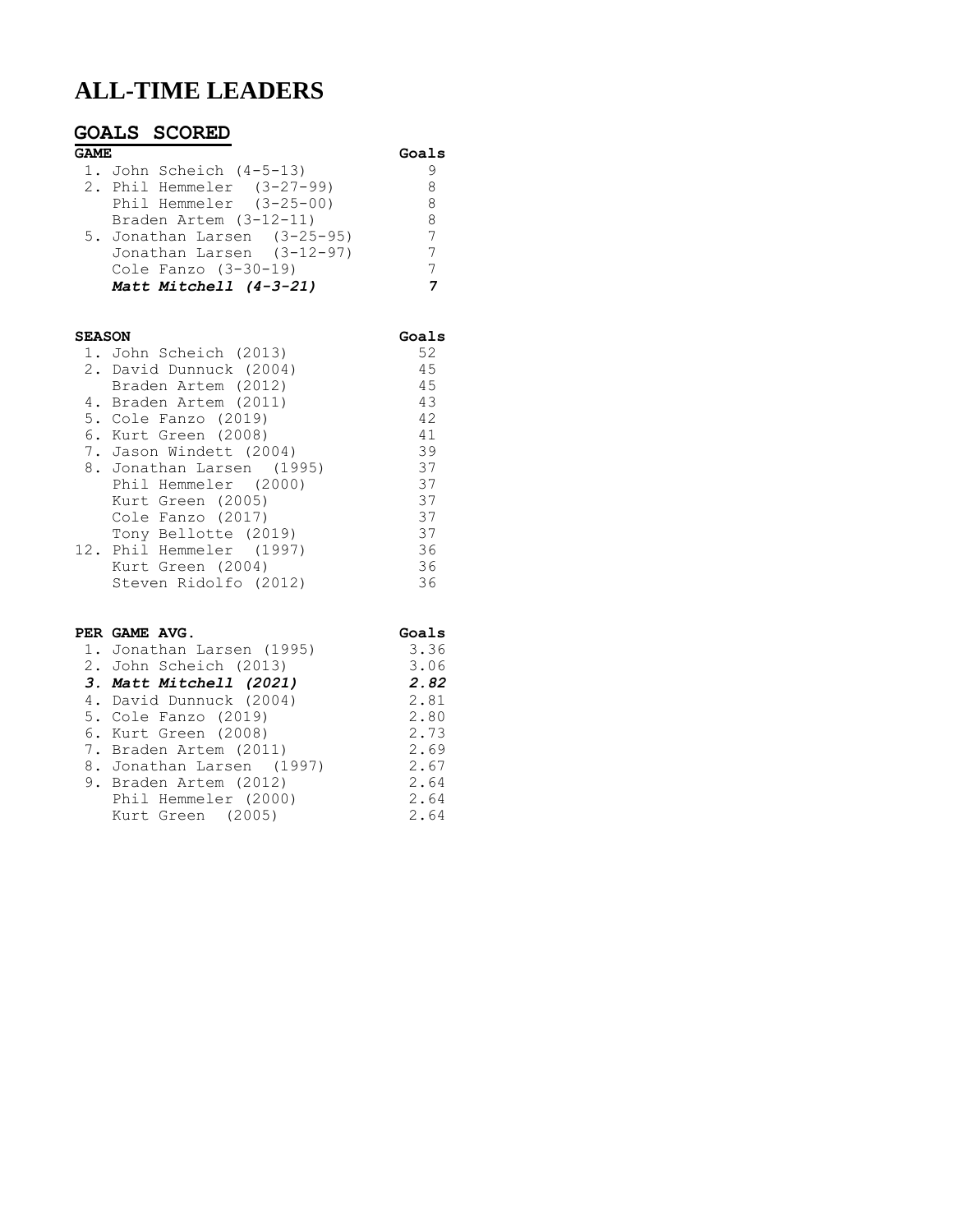| Goals<br>CAREER |                                    |     |  |
|-----------------|------------------------------------|-----|--|
|                 | 1. Braden Artem (2009-12)          | 154 |  |
|                 | 2. Kurt Green (2004-05, 07-08) 141 |     |  |
|                 | 3. Cole Fanzo (2016-19)            | 135 |  |
|                 | 4. Phil Hemmeler (1997-00)         | 132 |  |
|                 | 5. John Scheich (2011-14)          | 120 |  |
|                 | 6. Marty Tuohy (2008-11)           | 111 |  |
|                 | 7. Tony Fescina (1997-00)          | 101 |  |
|                 | 8. Jonathan Larsen (1994-97) 97    |     |  |
|                 | 9. Cole Fanzo $(2-16-$             | 93  |  |
|                 | 10. Dalton Cook (2015-18)          | 90  |  |
|                 | 11. Steven Ridolfo (2012-14)       | 89  |  |
|                 | 12. Mike Delabar (1998,00-02)      | 82  |  |
|                 | 13. Matt Riley (2003-06)           | 76  |  |
|                 | 14. Tom Cullop (2010-13)           | 73  |  |
|                 | 15. Jason Windett (2003-05)        | 70  |  |

#### **CAREER PER GAME AVG (Min. 20 games)**

| 1. Braden Artem (2009-12)     | 2.44 |
|-------------------------------|------|
| 2. Phil Hemmeler (1997-00)    | 2.40 |
| 3. Kurt Green (2004-05,07-08) | 2.35 |
| 4. Cole Fanzo (2016-19)       | 2.33 |
| 5. Jonathan Larsen (1994-97)  | 2.26 |
| 6. Josh Maphis (2002-03)      | 2.11 |
| 7. Kurt Green (2004-05)       | 2.10 |
| 8. Tony Fescina (1997-00)     | 1.87 |
| 9. John Scheich (2011-14)     | 1.85 |
| 10. Marty Tuohy (2008-11)     | 1.82 |
| 11. Steven Ridolfo (2012-14)  | 1.82 |
| 12. Chris Khatri (2002-03)    | 1.67 |
| 13. Jason Windett (2003-05)   | 1.59 |
| 14. Mike Delabar (1998,00-02) | 1.55 |
| 15. Dalton Cook (2015-18)     | 1.50 |
|                               |      |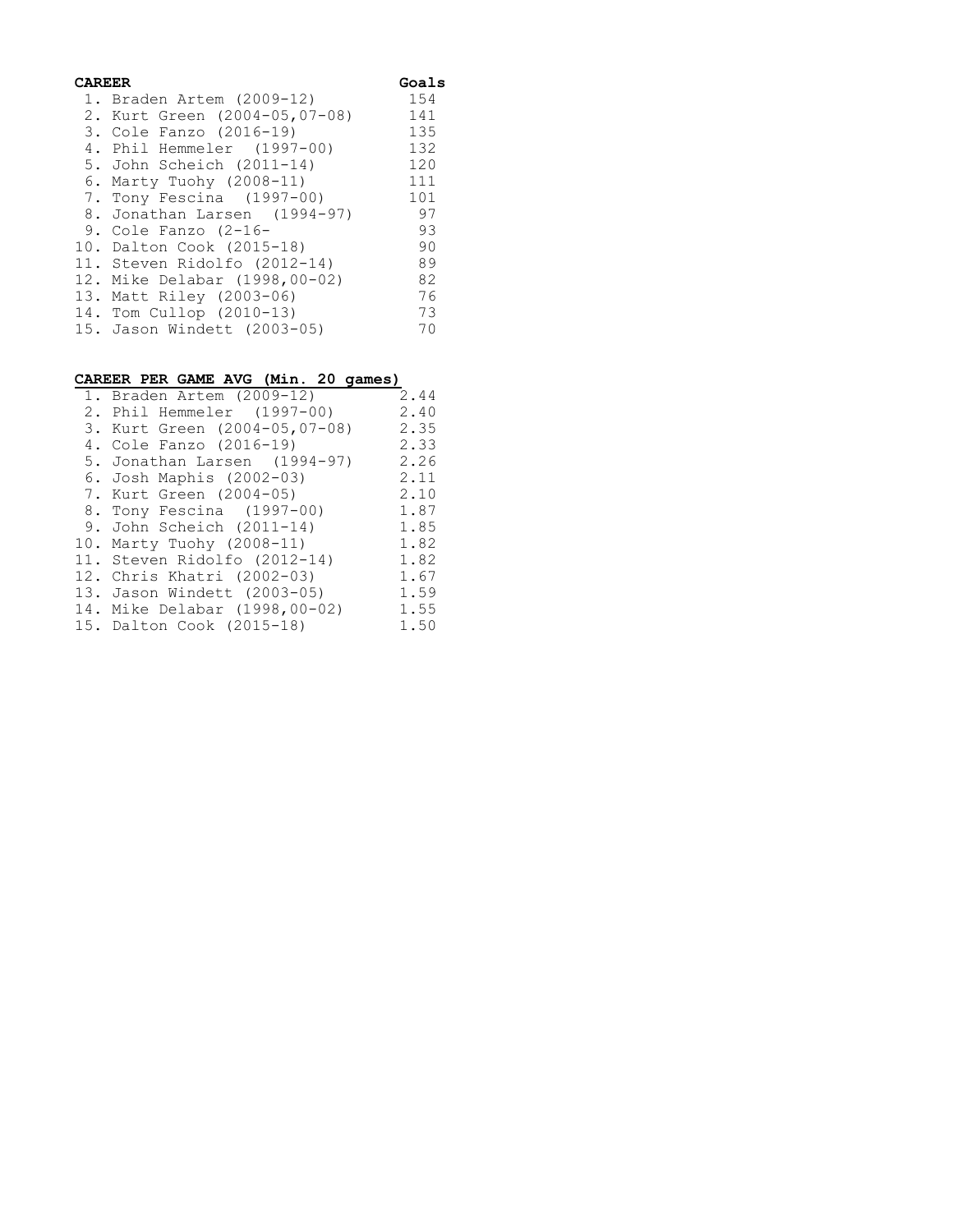### **ASSISTS**

| <b>GAME</b> |                             | Asst |  |
|-------------|-----------------------------|------|--|
|             | 1. Jason Windett $(4-3-04)$ |      |  |
|             | 2. Tony Fescina $(3-27-99)$ | 6    |  |
|             | Jason Windett (2-26-05)     | 6    |  |
|             | Jason Windett (3-16-05)     | 6    |  |
|             | Jason Windett (3-26-05)     | 6    |  |
|             | Jason Windett (4-14-05)     | 6    |  |
|             | Mark Van Hoever $(4-8-06)$  | 6    |  |
|             | 8. 10 times                 | 5    |  |

## **SEASON Asst**

| 1. Jason Windett (2005) | 42 |
|-------------------------|----|
| 2. Jason Windett (2004) | 32 |
| 3. Joe Barber (2019)    | 28 |
| 4. Kurt Green (2007)    | 27 |
| 5. Matt Riley (2004)    | 26 |
| John Scheich (2013)     | 26 |
| 7. Marty Tuohy (2010)   | 25 |
| 8. Tom Cullop (2013)    | 23 |
| John Scheich (2014)     | 23 |
| 10. Mike Delabar (2001) | 22 |
| Josh Maphis (2003)      | 22 |
| Braden Artem (2012)     | 22 |
| 13. Tony Fescina (1999) | 21 |
| Kurt Green (2004)       | 21 |
|                         |    |

| PER GAME AVG.           | Asst |
|-------------------------|------|
| 1. Jason Windett (2005) | 3.00 |
| 2. Jason Windett (2004) | 2.00 |
| 3. Joe Barber (2019)    | 1.87 |
| 4. Kurt Green (2007)    | 1.80 |
| 5. Mike Delabar (2001)  | 1.69 |
| 6. Matt Riley (2004)    | 1.63 |
| 7. Tony Fescina (1999)  | 1.62 |
| 8. Josh Maphis (2003)   | 1.57 |
| 9. John Scheich (2014)  | 1.53 |
| 10. John Scheich (2013) | 1.53 |
|                         |      |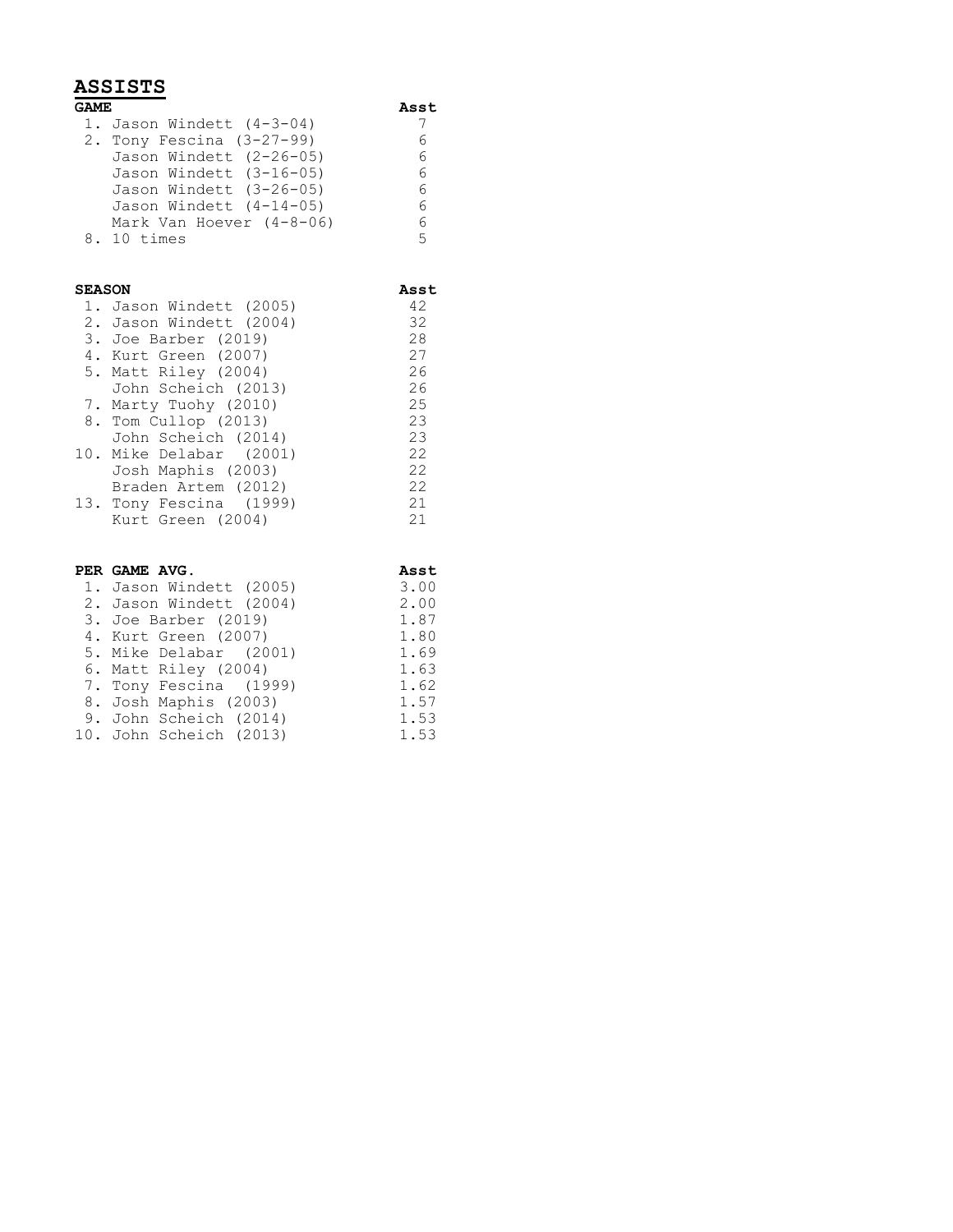| CAREER |                                         | Asst |  |
|--------|-----------------------------------------|------|--|
|        | 1. John Scheich (2011-14)               | 86   |  |
|        | 2. Jason Windett (2003-05)              | 85   |  |
|        | 3. Kurt Green (2004-05,07-08)           | 81   |  |
|        | 4. Tony Fescina (1997-00)               | 72   |  |
|        | 5. Marty Tuohy (2008-11)                | 66   |  |
|        | 6. Tom Cullop (2010-13)                 | 65   |  |
|        | 7. Mike Delabar (1998,00-02)            | 64   |  |
|        | 8. Joe Barber (2016-19)                 | 61   |  |
|        | 9. Matt Riley (2003-06)                 | 60   |  |
|        | 10. Braden Artem (2009-12)              | 54   |  |
|        | 11. Dalton Cook (2015–18)               | 49   |  |
|        | 12. Phil Hemmeler (1997-00)             | 46   |  |
|        | <i>13. Trevor Bellotte (2017,19-21)</i> | 44   |  |
|        | 14. Demetrus Chirgott (1998,00-02) 39   |      |  |

| CAREER PER GAME AVG (Min. 20 games) |      |
|-------------------------------------|------|
| 1. Jason Windett (2003-05)          | 1.93 |
| 2. Kurt Green (2004-05,07-08)       | 1.35 |
| 3. Tony Fescina (1997-00)           | 1.33 |
| 4. John Scheich (2011-14)           | 1.32 |
| 5. Josh Maphis (2002-03)            | 1.25 |
| 6. Mike Delabar (1998,00-02)        | 1.21 |
| 7. Dave Cope (1994-95)              | 1.15 |
| 8. Kurt Green (2004-05)             | 1.13 |
| 9. Marty Tuohy (2008-11)            | 1.08 |
| 10. Matt Riley (2003-06)            | 1.07 |
| 11. Connor Kennedy (2015-16)        | 1.03 |
| Joe Barber (2016-19)                | 1.03 |
| 13. Tom Cullop (2010-13)            | 0.98 |
|                                     |      |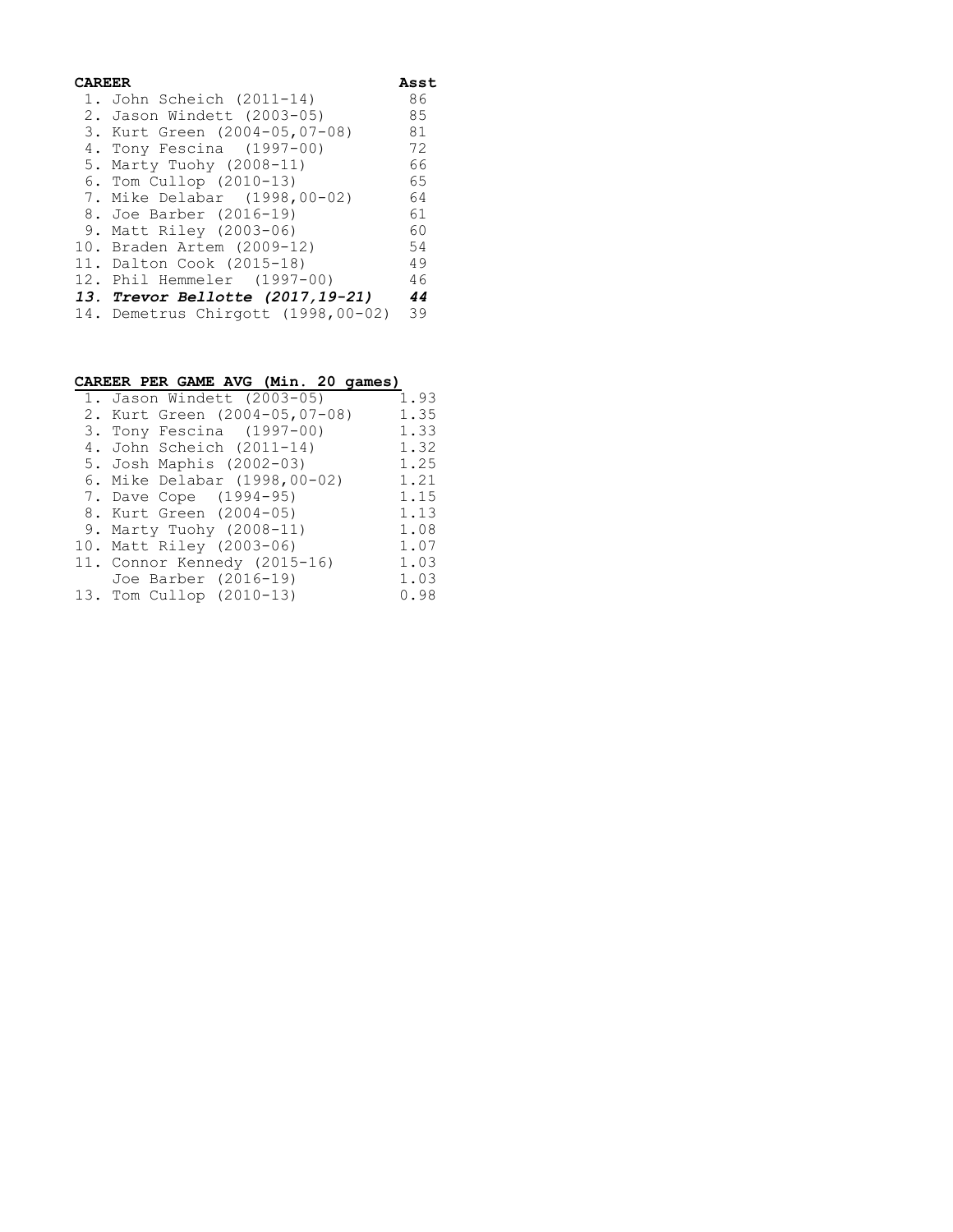## **POINTS**

| GAME.                        | Points |
|------------------------------|--------|
| 1. Phil Hemmeler $(3-27-99)$ | 13     |
| 2. Mark Van Hoever (4-8-06)  | 11     |
| 3. Tony Fescina $(3-27-99)$  | 10     |
| Kurt Green $(2-25-04)$       | 10     |
| Kurt Green $(4-24-08)$       | 10     |
| Braden Artem (3-12-11)       | 10     |
| John Scheich (4-5-13)        | 10     |
| John Scheich (3-1-14)        | 10     |
| 9. Jonathan Larsen (3-12-97) | 9      |
| Phil Hemmeler $(4-4-98)$     | 9      |
| Jason Windett (2-25-04)      | 9      |
| Kurt Green $(3-16-04)$       | 9      |
| Jason Windett (4-3-04)       | 9      |
| Matt Mitchell (4-3-21)       | g      |

#### **SEASON Points**

| 1. John Scheich (2013)  | 78 |
|-------------------------|----|
| 2. Jason Windett (2004) | 71 |
| 3. Braden Artem (2012)  | 67 |
| 4. Kurt Green (2008)    | 61 |
| 5. David Dunnuck (2004) | 60 |
| Jason Windett (2005)    | 60 |
| 7. Marty Tuohy (2010)   | 60 |
| 8. Josh Maphis (2003)   | 57 |
| Kurt Green (2004)       | 57 |
| 10. Braden Artem (2011) | 56 |
| 12. Kurt Green (2007)   | 54 |
| 12. Matt Riley (2004)   | 52 |
| 13. Mike Murphy (1997)  | 51 |
| Tony Fescina (1999)     | 51 |
| Phil Hemmeler (1999)    | 51 |
| 16. John Scheich (2014) | 50 |
| Dalton Cook (2018)      | 50 |

| PER GAME AVG.             | Ava. |
|---------------------------|------|
| 1. John Scheich (2013)    | 4.59 |
| 2. Jason Windett (2004)   | 4.44 |
| 3. Jason Windett (2005)   | 4.29 |
| 4. Josh Maphis (2003)     | 4.07 |
| 5. Kurt Green (2008)      | 4.07 |
| 6. Braden Artem (2012)    | 3.94 |
| 7. Tony Fescina (1999)    | 3.92 |
| Phil Hemmeler (1999)      | 3.92 |
| 9. Jonathan Larsen (1995) | 3.82 |
| 10. David Dunnuck (2004)  | 3.75 |
| 11. Kurt Green (2005)     | 3.57 |
| Dalton Cook (2018)        | 3.57 |
| 13. Kurt Green (2004)     | 3.56 |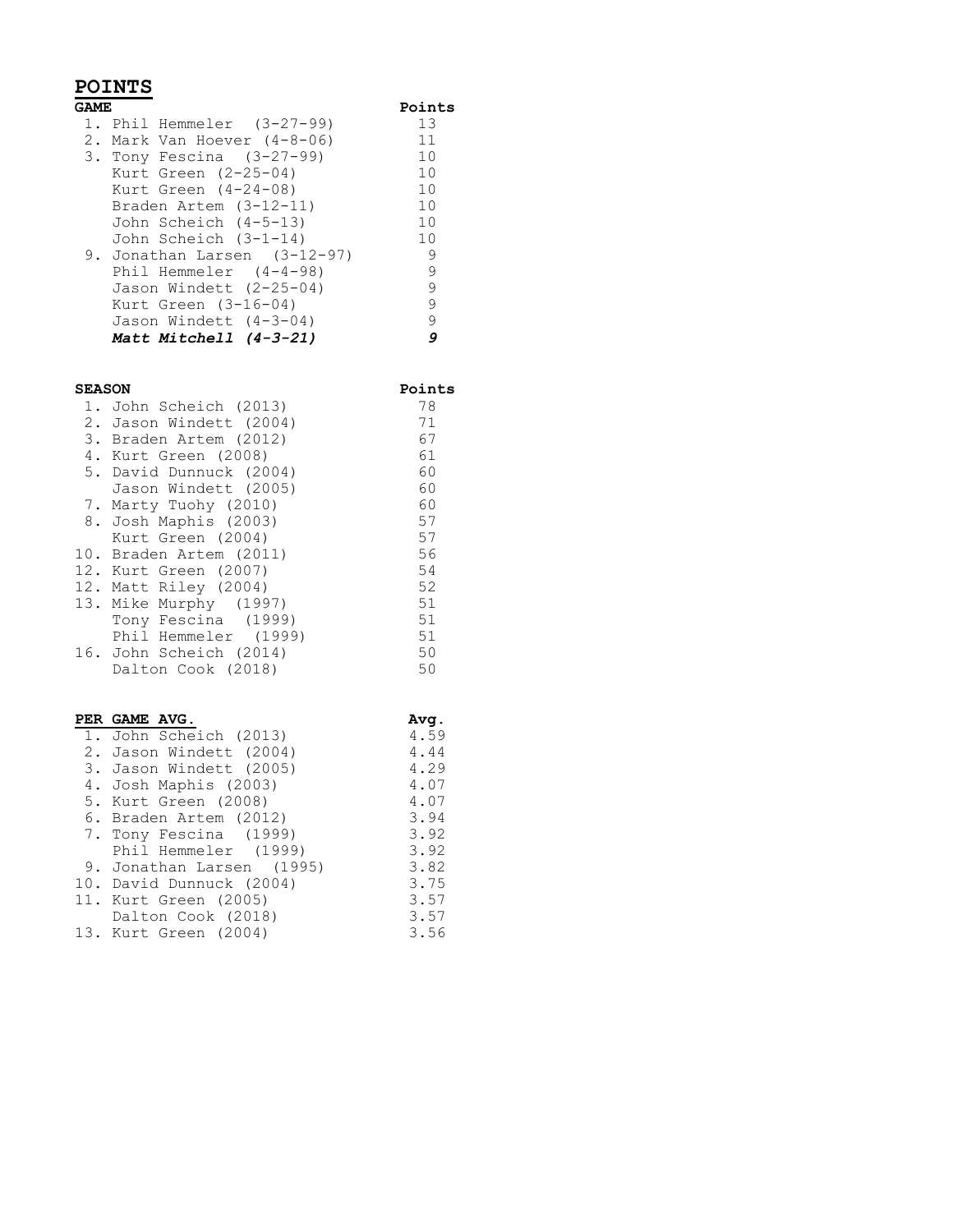| CAREER | Points                        |     |
|--------|-------------------------------|-----|
|        | 1. Kurt Green (2004-05,07-08) | 222 |
|        | 2. Braden Artem (2009-12)     | 208 |
|        | 3. John Scheich (2011-14)     | 205 |
|        | 4. Phil Hemmeler (1997-00)    | 178 |
|        | 5. Marty Tuohy (2008-11)      | 177 |
|        | 6. Tony Fescina (1997-00)     | 173 |
|        | 7. Jason Windett (2003-05)    | 155 |
|        | 8. Cole Fanzo (2016-19)       | 152 |
|        | 9. Mike Delabar (1998,00-02)  | 146 |
|        | 10. Dalton Cook (2015-18)     | 139 |
|        | 11. Tom Cullop (2010-13)      | 138 |
|        | 12. Matt Riley (2003-06)      | 136 |
|        | 13. Joe Barber (2016-19)      | 127 |
|        | 14. Jonathan Larsen (1994-97) | 114 |
|        |                               |     |

#### **CAREER PER GAME AVG (Min. 20 games)**

| 1. Kurt Green (2004-05,07-08) | 3.70 |
|-------------------------------|------|
| 2. Braden Artem (2009-12)     | 3.53 |
| 3. Jason Windett (2003-05)    | 3.52 |
| 4. Josh Maphis (2002-03)      | 3.36 |
| 5. Phil Hemmeler (1997-00)    | 3.24 |
| 6. Tony Fescina (1997-00)     | 3.20 |
| 7. John Scheich (2011-14)     | 3.15 |
| 8. Marty Tuohy (2008-11)      | 2.90 |
| 9. Mike Delabar (1998,00-02)  | 2.76 |
| 10. Jonathan Larsen (1994-97) | 2.65 |
| 11. Cole Fanzo (2016-19)      | 2.62 |
| 12. Dave Cope (1994-95)       | 2.54 |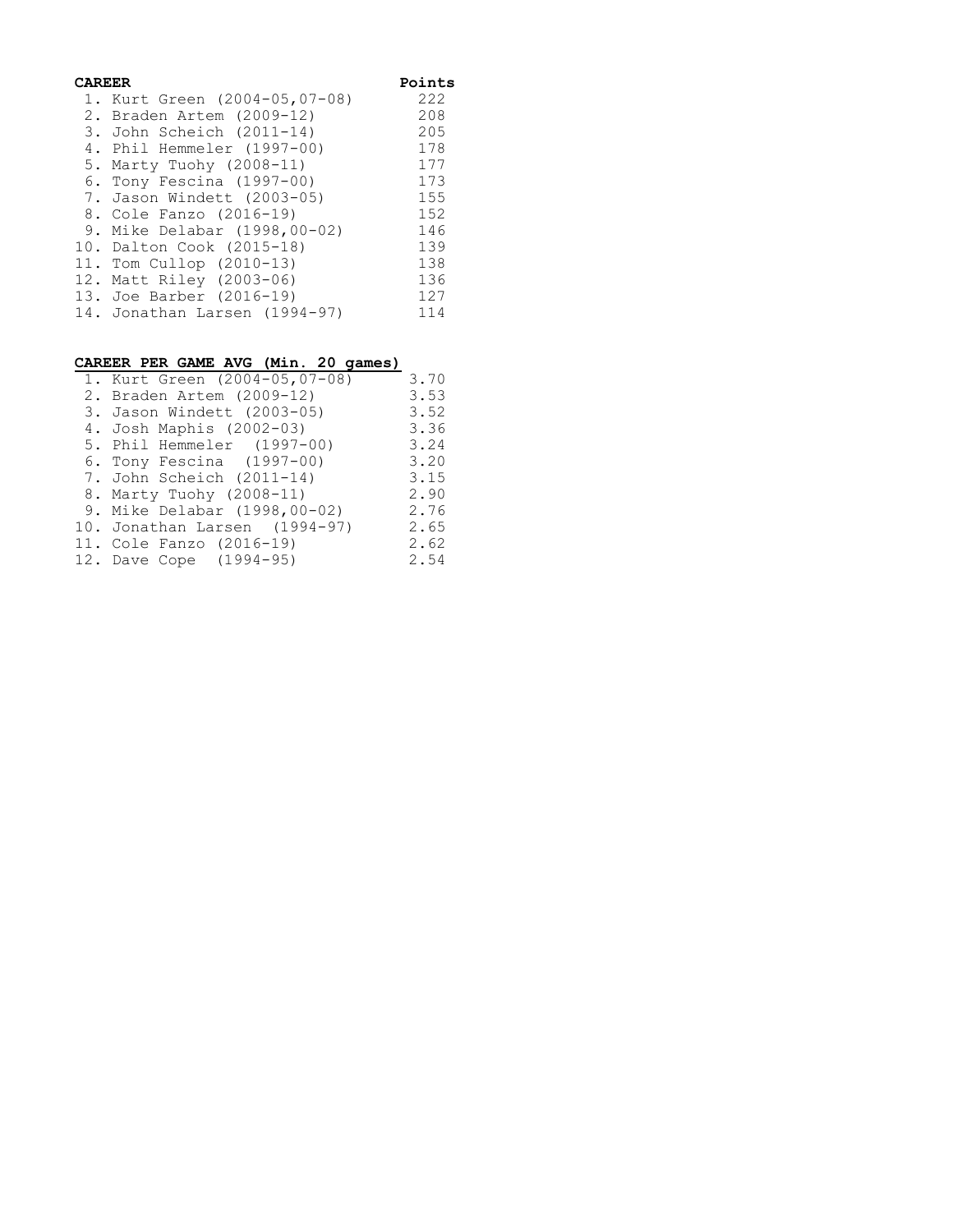### **GROUND BALLS**

| <b>GAME</b>   |                                                                                                                                                                                                                                                                                                                                                                                                 | GB's                                                                                               |
|---------------|-------------------------------------------------------------------------------------------------------------------------------------------------------------------------------------------------------------------------------------------------------------------------------------------------------------------------------------------------------------------------------------------------|----------------------------------------------------------------------------------------------------|
|               | 1. Connor Eakes (3-10-18)<br>2. Connor Eakes (4-21-18)<br>3. Casey Chinn (3-19-11)<br>4. John Godfrey (2-27-02)<br>$\frac{3-1}{2}$ (3-19-16)<br>Connor Eakes (2-23-18)<br>7. Tom Ferrell (4-19-97)<br>John Godfrey (3-23-03)<br>Connor Eakes (3-30-16)<br>Shawn Casebolt (4-20-19)<br>11. John Godfrey (3-31-01)<br>Craig Emory $(4-14-04)$<br>Connor Eakes (3-5-16)<br>Connor Eakes (4-13-16)  | 20<br>18<br>17<br>15<br>15<br>15<br>14<br>14<br>14<br>14<br>13<br>13<br>13<br>13                   |
| <b>SEASON</b> | 1. Connor Eakes (2018)<br>2. Connor Eakes (2016)<br>3. Tom Ferrell (1997)<br>4. Daniel Rew (2015)<br>5. Daniel Rew (2013)<br>6. John Godfrey (2002)<br>7. John Godfrey (2004)<br>Casey Chinn (2011)<br>9. Craig Emory (2004)<br>10. David Donohue (2003)<br>11. Shawn Casebolt (2019)<br>12. George Faustino (1997)<br>13. Craig Emory (2005)<br>14. Tony Fescina (1997)<br>John Godfrey (2003) | GB's<br>144<br>140<br>107<br>101<br>98<br>97<br>93<br>93<br>90<br>89<br>82<br>80<br>77<br>75<br>75 |
|               | PER GAME AVG.<br>1. Connor Eakes (2018)<br>2. Connor Eakes (2016)<br>3. John Godfrey (2002)<br>4. Daniel Rew (2015)<br>5. Tom Ferrell (1997)<br>6. David Donohue (2003)<br>7. John Godfrey (2004)<br>Casey Chinn (2011)<br>9. Daniel Rew (2013)<br>10. Ryan O'Connor (1994)                                                                                                                     | GB's<br>9.60<br>9.33<br>6.93<br>6.73<br>6.69<br>6.36<br>5.81<br>5.81<br>5.77<br>5.70               |
| <b>CAREER</b> | 1. Connor Eakes (2014-16,18)<br>2. John Godfrey (2001-04)<br>3. Daniel Rew (2012-15)<br>4. Tom Ferrell (1996-99)<br>5. Tony Fescina (1997-00)<br>6. Matt Puccio (2004,06-08)<br>7. Eric Finland (2005-08)<br>8. Casey Chinn (2008-11)                                                                                                                                                           | GB's<br>360<br>321<br>316<br>284<br>250<br>241<br>214<br>210                                       |

9. Justin Marlett (1995-98) 201 10. George Faustino (1994-97) 194 11. Mike Delabar (1998,00-02) 193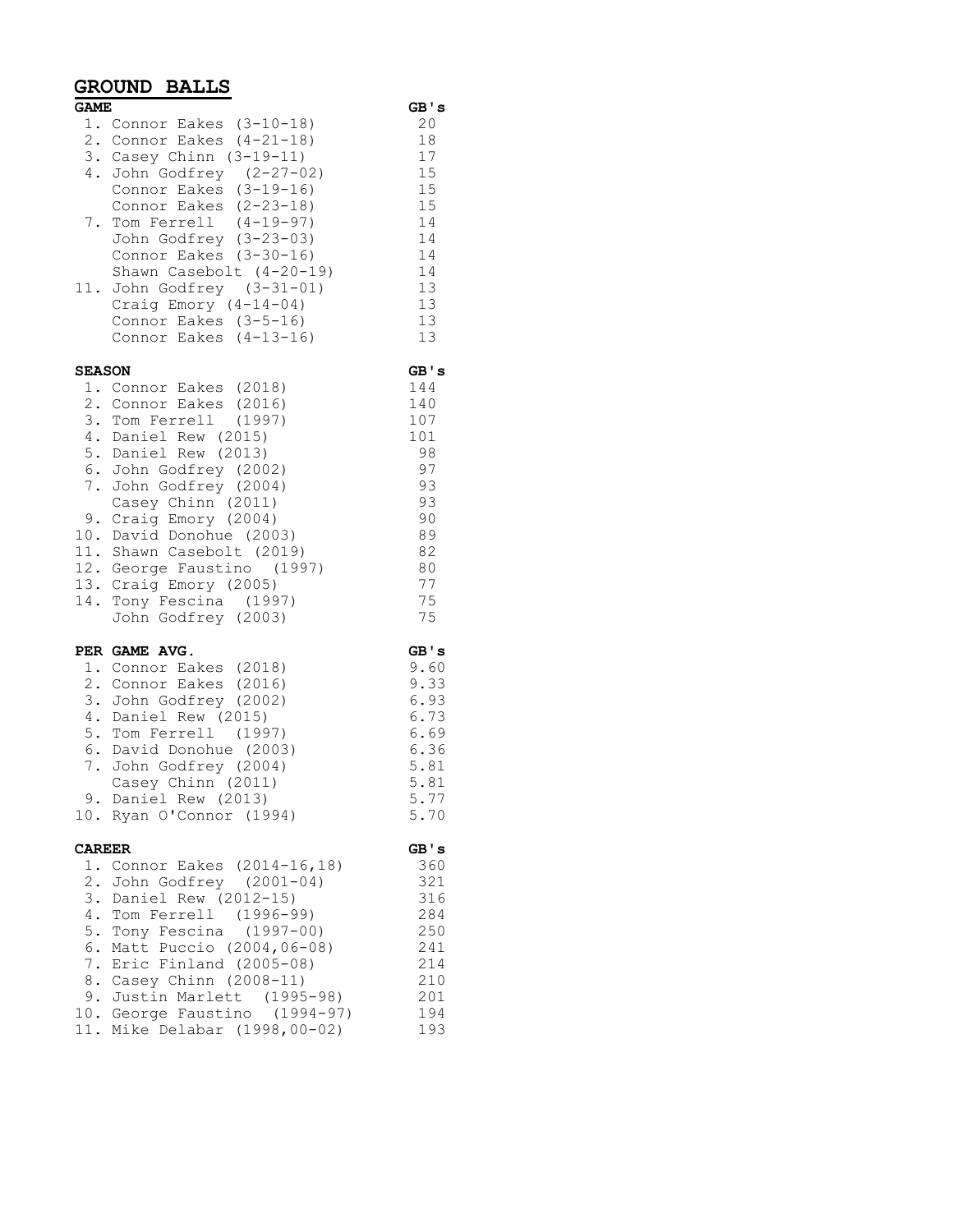## **CAUSED TURNOVERS**

| <b>GAME</b>   |                                |      |
|---------------|--------------------------------|------|
|               | 1. David Donohue 3-29-03)      | 8    |
|               | 2. Payton Leonard (3-6-19)     | 7    |
|               | 3. Reese Scott $(3-6-19)$      | 6    |
|               | Matt Puccio $(3-24-07)$        | 6    |
|               | Harrison Christian $(3-11-06)$ | 6    |
|               | David Donohue (2-23-03)        | 6    |
|               | David Donohue (3-26-03)        | 6    |
|               | David Donohue $(3-30-03)$      | 6    |
| <b>SEASON</b> |                                | CT's |
|               | 1. David Donohue (2003)        | 53   |
|               | 2. Matt Puccio (2007)          | 47   |
|               | 3. Payton Leonard (2019)       | 35   |
|               | 4. David Donohue (2002)        | 34   |
|               | 5. Tom Ferrell (1999)          | 30   |
|               | 6. Payton Leonard (2021)       | 28   |
|               | 7. Matt Puccio (2008)          | 27   |
|               | 8. Steve Lenehan (2001)        | 25   |
|               | Gage Mason (2014)              | 25   |
|               | 10. Steve Carey (1998)         | 23   |
|               | Scott Schulte (2001)           | 23   |
|               | Heartland Jones (2014)         | 23   |
|               |                                | 21   |
|               | 13. Drew Stoltz (2012)         |      |
|               |                                |      |
| <b>CAREER</b> |                                | CT's |

| <b>CAREER</b> |                              | CT ' : |
|---------------|------------------------------|--------|
|               | 1. Matt Puccio (2004,06-08)  | 102    |
|               | 2. David Donohue (2002-03)   | 87     |
|               | 3. Payton Leonard (2019-     | 77     |
|               | 4. Drew Stoltz (2010-13)     | 74     |
|               | 5. Steve Carey (1997-00)     | 72     |
|               | 6. Steve Lenehan (1999-02)   | 71     |
|               | 7. Tom Ferrell (1999-02)     | 64     |
|               | 8. Shane McCormick (2017-21) | 53     |
|               | 9. Gage Mason $(2011-13)$    | 52     |
|               | 10. Joe Barber (2016-19)     | 51     |
|               |                              |        |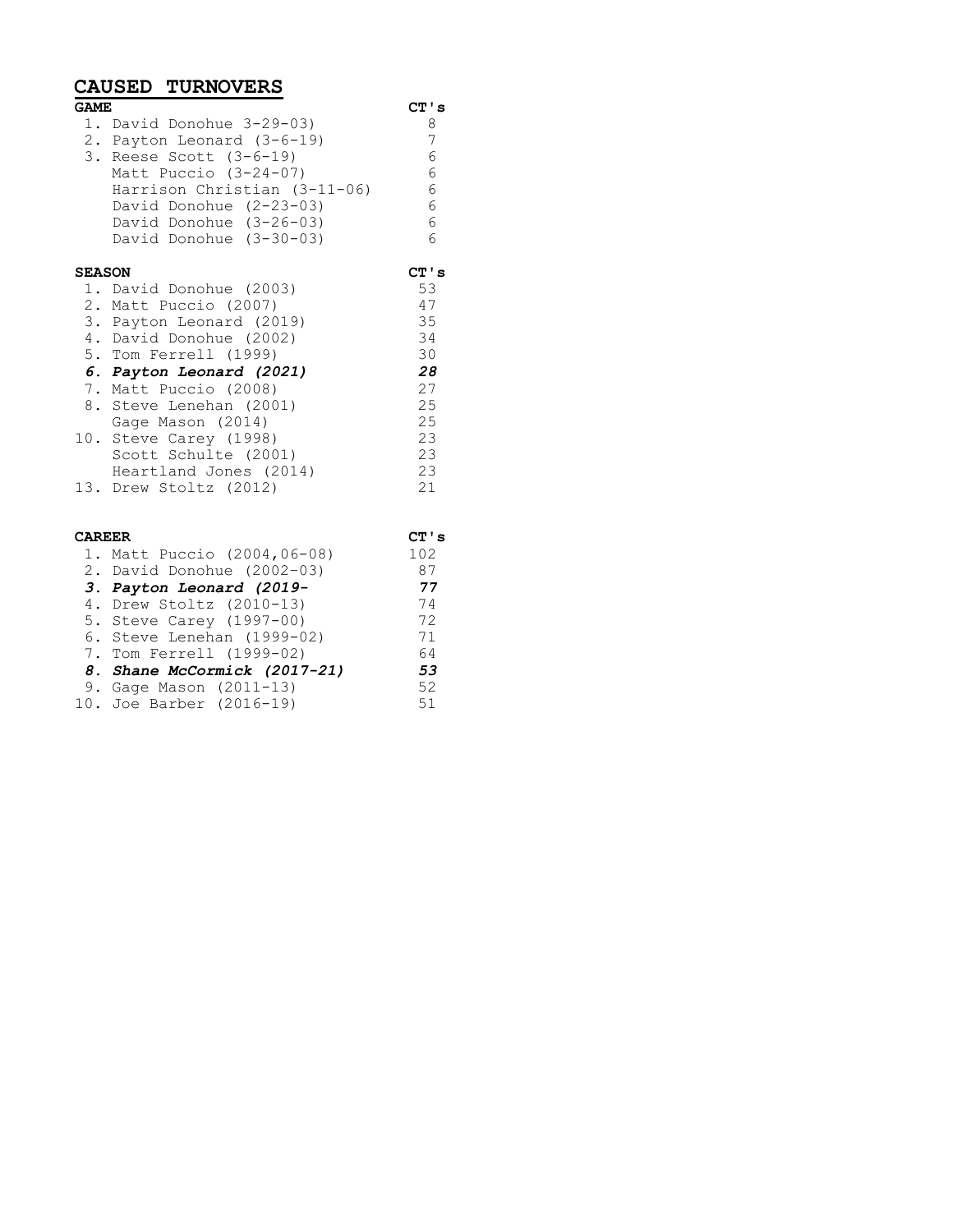| GOALS AGAINST AVG.           |             |
|------------------------------|-------------|
| SEASON (Min. 500 Minutes)    | <b>AVG.</b> |
| 1. Michael Pecchia (2012)    | 8.22        |
| 2. Ben Huber (2007)          | 8.74        |
| 3. Michael Pecchia (2011)    | 9.17        |
| 4. Frank Fish (2004)         | 9.69        |
| 5. Pete Wesselman (2014)     | 9.94        |
| 6. Ryan Applegate (2016)     | 10.06       |
| 7. Andrew Gaunt (1999)       | 10.31       |
| 8. Kevin Geiger (2019)       | 10.38       |
| 9. Andrew Gaunt (1996)       | 10.56       |
| 10. Colin McClimans (2009)   | 10.85       |
| 11. Andrew Gaunt (1997)      | 10.86       |
| 12. Michael Pecchia (2010)   | 10.94       |
| 13. Matt Guerard (2000)      | 10.97       |
| CAREER (Min. 1000 Minutes)   | <b>AVG.</b> |
| 1. Michael Pecchia (2009-12) | 9.66        |

| 2. Andrew Gaunt (1996-99)   | 10.82 |
|-----------------------------|-------|
| 3. Ryan Applegate (2014-17) | 10.90 |
| 4. Ben Huber (2005-08)      | 10.92 |
| 5. Kevin Geiger (2017-20)   | 10.96 |
| 6. Pete Wesselman (2012-14) | 11.11 |
| 7. Matt Guerard (1998-01)   | 11.27 |
| 8. Frank Fish (2002-05)     | 11.52 |
| 9. Scott Mumford (1994-95)  | 17.37 |
|                             |       |

## **SAVE PERCENTAGE**

| <b>SEASON (Min. 300 Min.)</b> | Pct.  |
|-------------------------------|-------|
| 1. Andrew Gaunt (1996)        | 68.2% |
| 2. Matt Guerard (2000)        | 67.9% |
| 3. Matt Guerard (2001)        | 66.0% |
| 4. Andrew Gaunt (1999)        | 65.7% |
| 5. Andrew Gaunt (1997)        | 62.8% |
|                               |       |

| CAREER (Min. 1000 Min.)      | Pct.  |
|------------------------------|-------|
| 1. Matt Guerard (1998-01)    | 66.5% |
| 2. Andrew Gaunt (1996-99)    | 64.9% |
| 3. Michael Pecchia (2009-12) | 57.1% |
| 4. Frank Fish (2002-05)      | 56.6% |
| 5. Pete Wesselman (2012-14)  | 53.9% |
| 6. Scott Mumford (1994-95)   | 53.6% |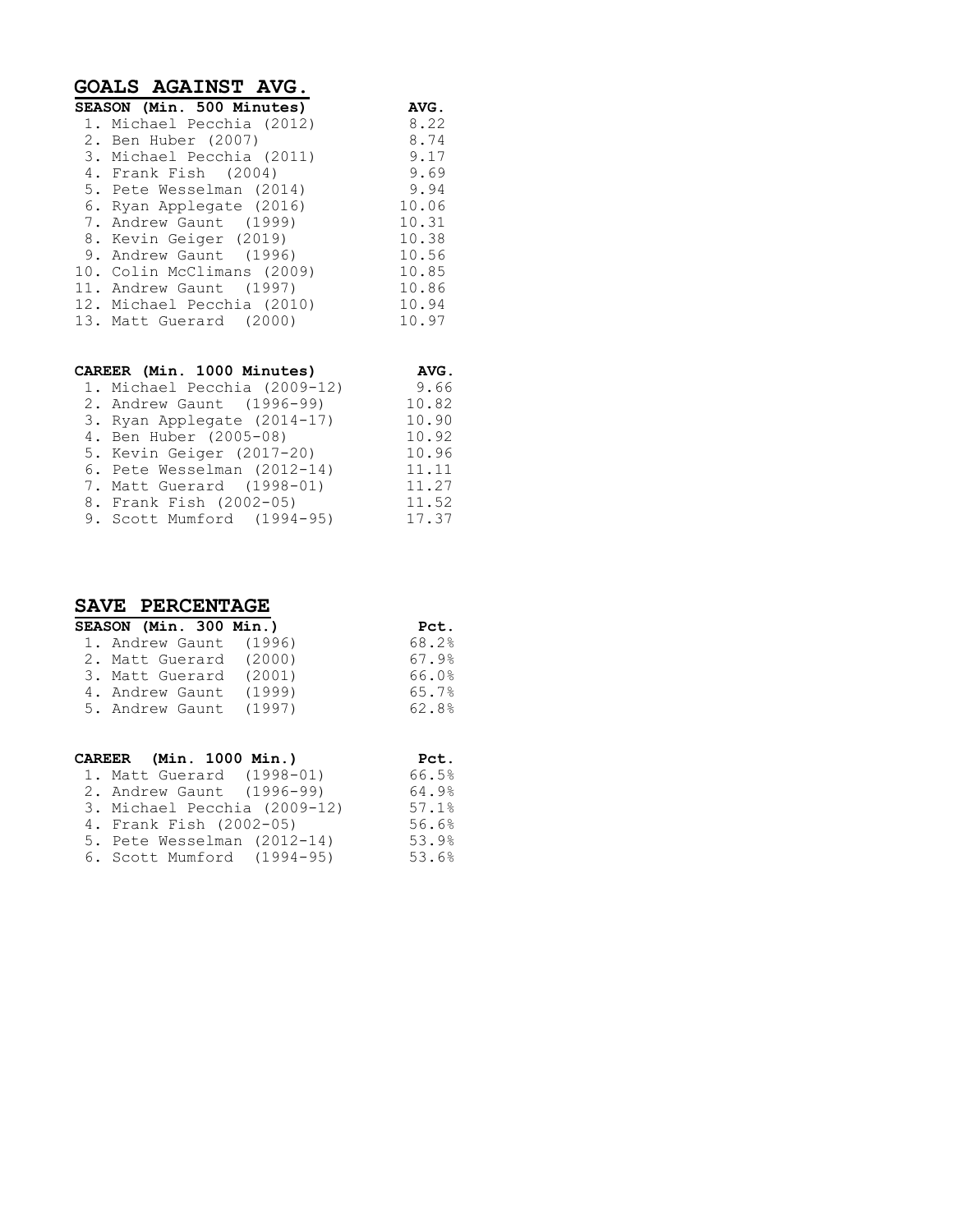### **SAVES**

| GAME          |                             |                 | Saves           |
|---------------|-----------------------------|-----------------|-----------------|
|               | 1. Matt Guerard (3-10-01)   |                 | 34              |
|               | 2. Andrew Gaunt             | $(4 - 10 - 96)$ | 32              |
|               | Matt Guerard                | $(3 - 16 - 00)$ | $\overline{32}$ |
|               | Matt Guerard                | $(2 - 28 - 01)$ | 32              |
|               | 5. Andrew Gaunt             | $(3 - 16 - 96)$ | 30              |
| <b>SEASON</b> |                             |                 | Saves           |
|               | 1. Matt Guerard (2001)      |                 | 309             |
|               | 2. Andrew Gaunt (1996)      |                 | 285             |
|               | 3. Matt Guerard (2000)      |                 | 258             |
|               | 4. Frank Fish (2002)        |                 | 247             |
|               | 5. Andrew Gaunt (1997)      |                 | 231             |
| <b>CAREER</b> |                             |                 | Saves           |
|               | 1. Andrew Gaunt (1996-99)   |                 | 951             |
|               | 2. Frank Fish (2002-05)     |                 | 786             |
|               | 3. Matt Guerard (1998-01)   |                 | 595             |
|               | 4. Ryan Applegate (2014-17) |                 | 571             |
|               | 5. Ben Huber (2005-08)      |                 | 436             |
|               | 6. Scott Mumford (1994-95)  |                 | 400             |

### **SAVES AVERAGE**

| SEASON (Min. 300 Minutes)  | AVG.                         |
|----------------------------|------------------------------|
| 1. Andrew Gaunt (1996)     | 23.77                        |
| 2. Andrew Gaunt (1996)     | 21.92                        |
| 3. Scott Mumford (1995)    | 20.82                        |
| 4. Mat Guerard (2000)      | 19.85                        |
| 5. Andrew Gaunt (1998)     | 17.92                        |
| CAREER (Min. 1000 Minutes) | AVG.<br>$\sim$ $\sim$ $\sim$ |

| CAREER (Min. 1000 Minutes) | AVG.  |
|----------------------------|-------|
| 1. Scott Mumford (1994-95) | 19.05 |
| 2. Andrew Gaunt (1996-99)  | 18.65 |
| 3. Matt Guerard (1998-01)  | 17.00 |
| 4. Frank Fish (2002-05)    | 14.03 |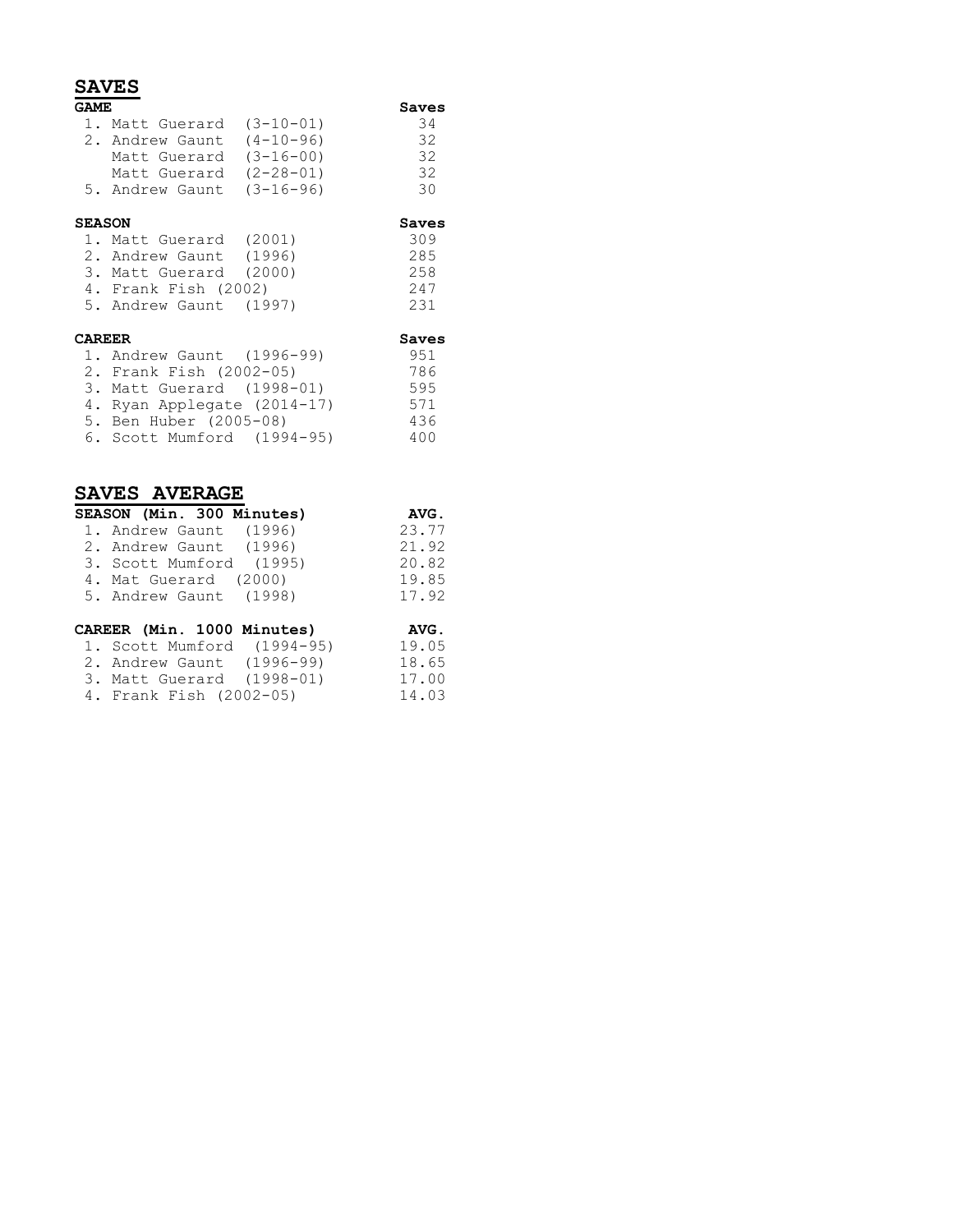## **MINUTES PLAYED**

| <b>SEASON</b> |                              | Minutes |
|---------------|------------------------------|---------|
|               | 1. Ryan Applegate (2017)     | 935     |
|               | 2. Michael Pecchia (2011)    | 922     |
|               | 3. Frank Fish (2004)         | 917     |
|               | 4. Ben Huber (2007)          | 886     |
|               | 5. Ryan Applegate (2015)     | 883     |
|               | 6. Kevin Geiger (2019)       | 850     |
|               | 7. Ryan Applegate (2016)     | 846     |
|               | 8. Frank Fish (2002)         | 789     |
|               | 9 Michael Pecchia (2012)     | 780     |
|               | 10. Matt Guerard (2001)      | 774     |
|               | 11. Frank Fish (2003)        | 766     |
|               | 12. Andrew Gaunt (1997)      | 757     |
|               | 13. Andrew Gaunt (1996)      | 756     |
|               | 14. Pete Wesselman (2014)    | 736     |
| <b>CAREER</b> |                              | Minutes |
|               | 1. Frank Fish (2002-05)      | 3141    |
|               | 2. Andrew Gaunt (1996-99)    | 2857    |
|               | 3. Ryan Applegate (2014-17)  | 2852    |
|               | 4. Michael Pecchia (2009-12) | 2372    |
|               | 5. Ben Huber (2005-08)       | 2242    |
|               | 6. Kevin Geiger (2017-20)    | 1773    |
|               | 7. Matt Guerard (1998-01)    | 1597    |
|               | 8. Pete Wesselman (2012-14)  | 1349    |

9. Scott Mumford (1994-95) 1195 10. Colin McClimans (2008-11) 644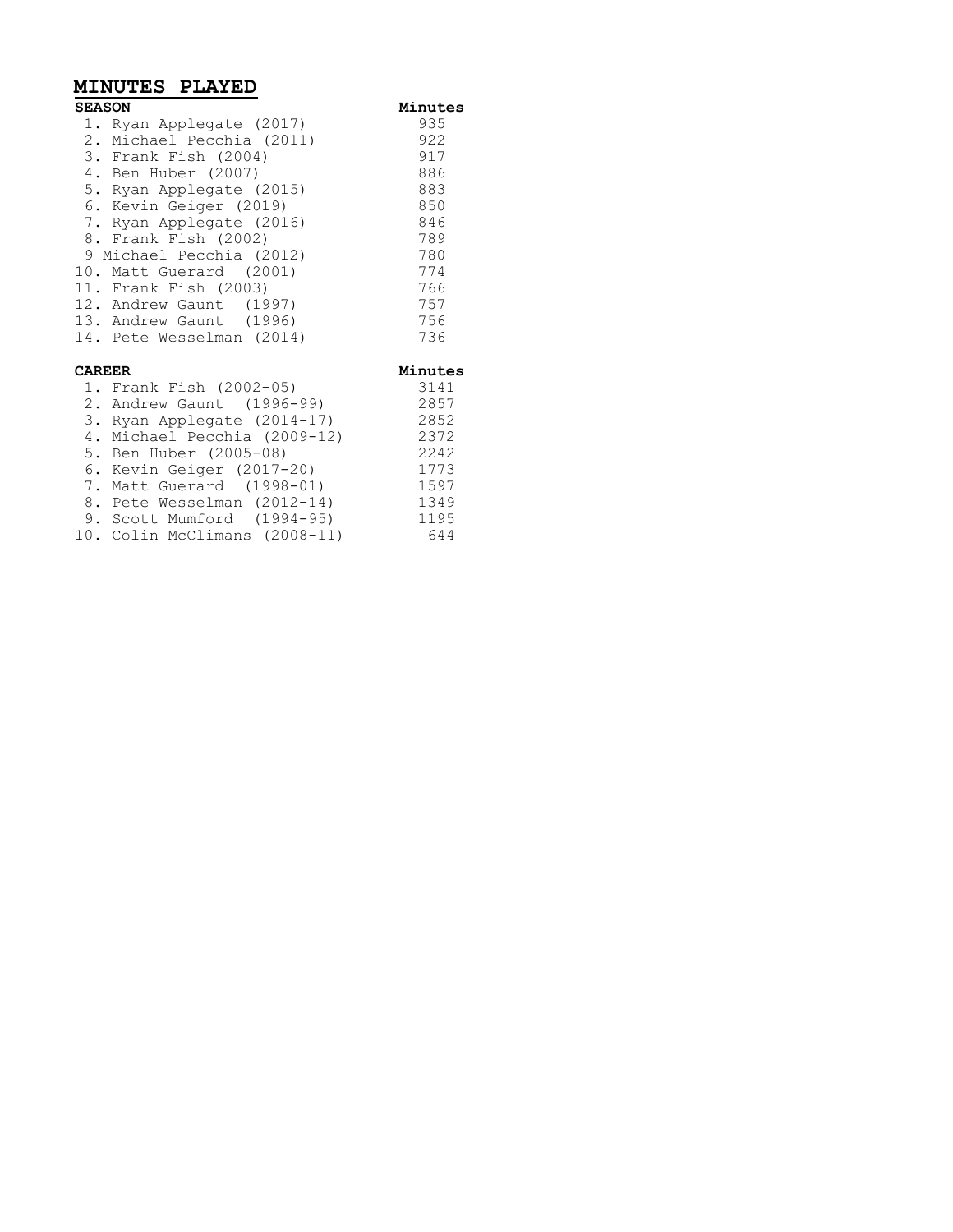# **GOALS ANNUAL LEADERS**

| 1994 | Mark Radtke          | 19 |
|------|----------------------|----|
| 1995 | Jonathan Larsen      | 37 |
| 1996 | Jonathan Larsen      | 19 |
| 1997 | Phil Hemmeler        | 36 |
| 1998 | <b>Phil Hemmeler</b> | 25 |
| 1999 | Phil Hemmeler        | 34 |
| 2000 | Phil Hemmeler        | 37 |
| 2001 | Mike Johnson         | 29 |
| 2002 | <b>Josh Maphis</b>   | 24 |
| 2003 | <b>Josh Maphis</b>   | 35 |
| 2004 | David Dunnuck        | 45 |
| 2005 | Kurt Green           | 37 |
| 2006 | Randall Worthington  | 28 |
| 2007 | Kurt Green           | 27 |
| 2008 | Kurt Green           | 41 |

| 2009 | Braden Artem          | 31 |
|------|-----------------------|----|
| 2010 | Braden Artem          | 35 |
|      | <b>Marty Tuohy</b>    | 35 |
| 2011 | <b>Braden Artem</b>   | 43 |
| 2012 | Braden Artem          | 45 |
| 2013 | John Scheich          | 52 |
| 2014 | John Scheich          | 27 |
| 2015 | <b>Connor Kennedy</b> | 28 |
| 2016 | <b>Connor Kennedy</b> | 25 |
| 2017 | Cole Fanzo            | 37 |
| 2018 | Cole Fanzo            | 34 |
| 2019 | Cole Fanzo            | 42 |
| 2020 | Christian Norrie      | 13 |
| 2021 | Matt Mitchell         | 31 |
|      |                       |    |

### **Class Leaders**

|    | <b>Freshman Goals (Game)</b>    |                |         |
|----|---------------------------------|----------------|---------|
| 6  | Phil Hemmeler                   | vs. Bentley    | 3/24/97 |
|    | <b>Freshman Goals (Season)</b>  |                |         |
| 36 | Kurt Green                      | 16 games       | 2004    |
|    | 36 Phil Hemmeler                | 16 games       | 1997    |
|    | <b>Sophomore Goals (Game)</b>   |                |         |
| 7  | Jonathan Larsen                 | vs. Merrimack  | 3/25/95 |
|    | <b>Sophomore Goals (Season)</b> |                |         |
| 37 | Jonathan Larsen                 | 11 games       | 1995    |
| 37 | Cole Fanzo                      | 16 games       | 2017    |
|    | <b>Junior Goals (Game)</b>      |                |         |
| 9  | John Scheich                    | vs. Wingate    | 4/5/13  |
|    | <b>Junior Goals (Season)</b>    |                |         |
| 52 | John Scheich                    | 17 games       | 2013    |
|    | <b>Senior Goals (Game)</b>      |                |         |
| 8  | Phil Hemmeler                   | vs. Lees-McRae | 3/25/00 |
|    | <b>Senior Goals (Season)</b>    |                |         |
| 45 | David Dunnuck                   | 16 games       | 2004    |
|    | 45 Braden Artem                 | 17 games       | 2012    |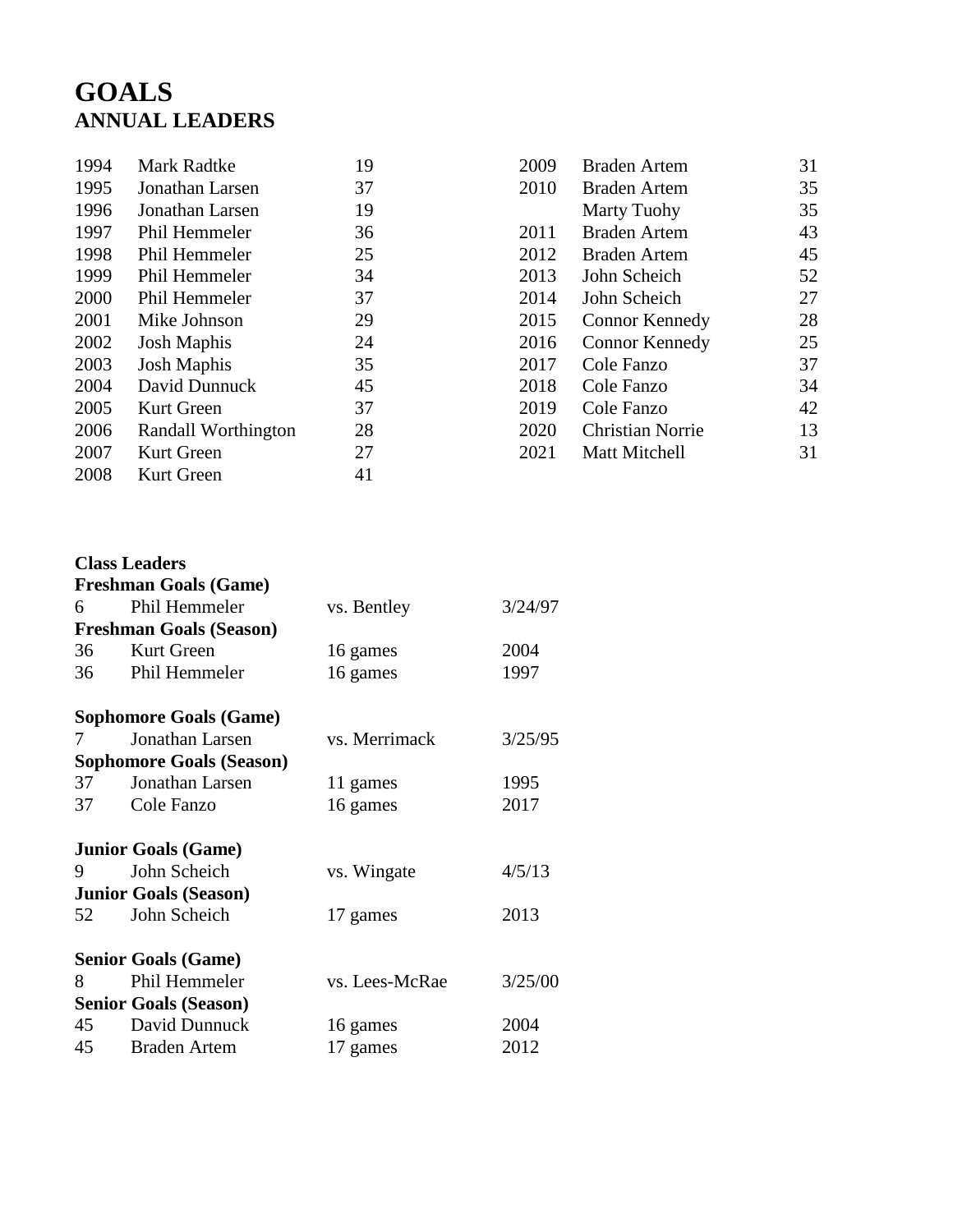# **ASSISTS ANNUAL LEADERS**

| 1994 | Dave Cope            | 12 | 2009 | <b>Marty Tuohy</b>     | 17 |
|------|----------------------|----|------|------------------------|----|
| 1995 | <b>Gil Valentin</b>  | 9  | 2010 | <b>Marty Tuohy</b>     | 25 |
| 1996 | <b>Gil Valentin</b>  | 11 | 2011 | John Scheich           | 17 |
| 1997 | Tony Fescina         | 20 | 2012 | <b>Braden Artem</b>    | 22 |
|      | Mike Murphy          | 20 | 2013 | John Scheich           | 26 |
| 1998 | Phil Hemmeler        | 12 | 2014 | John Scheich           | 23 |
| 1999 | Tony Fescina         | 21 | 2015 | <b>Connor Kennedy</b>  | 15 |
| 2000 | Tony Fescina         | 20 | 2016 | <b>Connor Kennedy</b>  | 16 |
| 2001 | Mike Delabar         | 22 |      | <b>Josh Reedy</b>      | 16 |
| 2002 | Mike Delabar         | 15 | 2017 | <b>Chase Scott</b>     | 13 |
| 2003 | <b>Josh Maphis</b>   | 22 | 2018 | Dalton Cook            | 18 |
| 2004 | <b>Jason Windett</b> | 32 |      | Joe Barber             | 18 |
| 2005 | <b>Jason Windett</b> | 42 | 2019 | Joe Barber             | 28 |
| 2006 | <b>Matt Riley</b>    | 19 | 2020 | <b>Trevor Bellotte</b> | 7  |
| 2007 | Kurt Green           | 27 | 2021 | <b>Trevor Bellotte</b> | 12 |
| 2008 | Kurt Green           | 20 |      |                        |    |
|      |                      |    |      |                        |    |

## **Class Leaders**

|     | <b>Freshman Assists (Game)</b>    |                     |         |
|-----|-----------------------------------|---------------------|---------|
| 6   | Mark Van Hoever                   | at Presbyterian     | 4/8/06  |
|     | <b>Freshman Assists (Season)</b>  |                     |         |
| 21  | Kurt Green                        | 16 games            | 2004    |
|     | <b>Sophomore Assists (Game)</b>   |                     |         |
| 5   | <b>Matt Riley</b>                 | vs. Franklin Pierce | 3/16/04 |
|     | <b>Sophomore Assists (Season)</b> |                     |         |
| 26  | <b>Matt Riley</b>                 | 16 games            | 2004    |
|     | <b>Junior Assists (Game)</b>      |                     |         |
| 7   | <b>Jason Windett</b>              | vs. Lees-McRae      | 4/3/04  |
|     | <b>Junior Assists (Season)</b>    |                     |         |
| 32  | <b>Jason Windett</b>              | 16 games            | 2004    |
|     | <b>Senior Assists (Game)</b>      |                     |         |
| 6 — | 5 times                           |                     |         |
|     | <b>Senior Assists (Season)</b>    |                     |         |
| 42  | <b>Jason Windett</b>              | 14 games            | 2005    |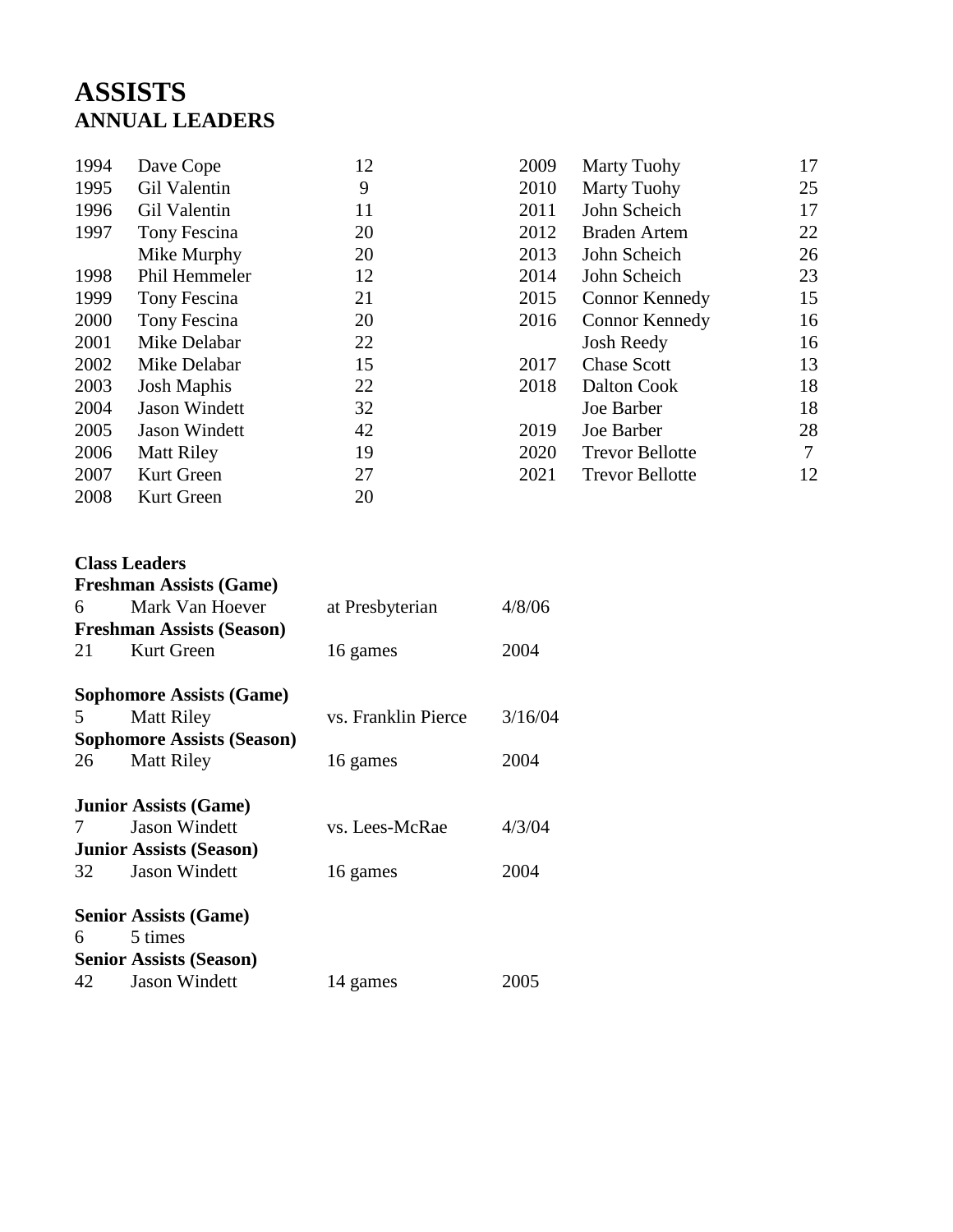# **POINTS ANNUAL LEADERS**

| 1994 | Dave Cope            | 26 | 2008 | Kurt Green              | 61 |
|------|----------------------|----|------|-------------------------|----|
| 1995 | Jonathan Larsen      | 42 | 2009 | <b>Marty Tuohy</b>      | 44 |
| 1996 | Jonathan Larsen      | 22 | 2010 | <b>Marty Tuohy</b>      | 60 |
| 1997 | Mike Murphy          | 51 | 2011 | <b>Braden Artem</b>     | 56 |
| 1998 | Phil Hemmeler        | 37 | 2012 | <b>Braden Artem</b>     | 67 |
| 1999 | Tony Fescina         | 51 | 2013 | John Scheich            | 78 |
|      | Phil Hemmeler        | 51 | 2014 | John Scheich            | 50 |
| 2000 | Phil Hemmeler        | 47 | 2015 | <b>Connor Kennedy</b>   | 43 |
| 2001 | Mike Delabar         | 40 | 2016 | <b>Connor Kennedy</b>   | 41 |
| 2002 | Mike Delabar         | 38 | 2017 | Cole Fanzo              | 43 |
| 2003 | <b>Josh Maphis</b>   | 57 | 2018 | Dalton Cook             | 50 |
| 2004 | <b>Jason Windett</b> | 71 | 2019 | Cole Fanzo              | 48 |
| 2005 | <b>Jason Windett</b> | 60 | 2020 | <b>Christian Norrie</b> | 17 |
| 2006 | <b>Matt Riley</b>    | 44 | 2021 | Matt Mitchell           | 38 |
| 2007 | Kurt Green           | 54 |      |                         |    |
|      |                      |    |      |                         |    |

|    | <b>Class Leaders</b><br><b>Freshman Points (Game)</b> |                 |         |  |  |
|----|-------------------------------------------------------|-----------------|---------|--|--|
| 11 | Mark Van Hoever                                       | at Presbyterian | 4/8/06  |  |  |
|    | <b>Freshman Points (Season)</b>                       |                 |         |  |  |
| 57 | Kurt Green                                            | 16 games        | 2004    |  |  |
|    | <b>Sophomore Points (Game)</b>                        |                 |         |  |  |
| 9  | Phil Hemmeler                                         | vs. St. Andrews | 4/4/98  |  |  |
|    | <b>Sophomore Points (Season)</b>                      |                 |         |  |  |
| 52 | <b>Matt Riley</b>                                     | 16 games        | 2004    |  |  |
|    | <b>Junior Points (Game)</b>                           |                 |         |  |  |
| 13 | Phil Hemmeler                                         | vs. Marietta    | 3/27/99 |  |  |
|    | <b>Junior Points (Season)</b>                         |                 |         |  |  |
| 78 | John Scheich                                          | 17 games        | 2013    |  |  |
|    | <b>Senior Points (Game)</b>                           |                 |         |  |  |
| 10 | <b>Kurt Green</b>                                     | at Lees-McRae   | 4/24/08 |  |  |
| 10 | John Scheich                                          | vs. Brevard     | 3/1/14  |  |  |
|    | <b>Senior Points (Season)</b>                         |                 |         |  |  |
| 67 | <b>Braden Artem</b>                                   | 17 games        | 2012    |  |  |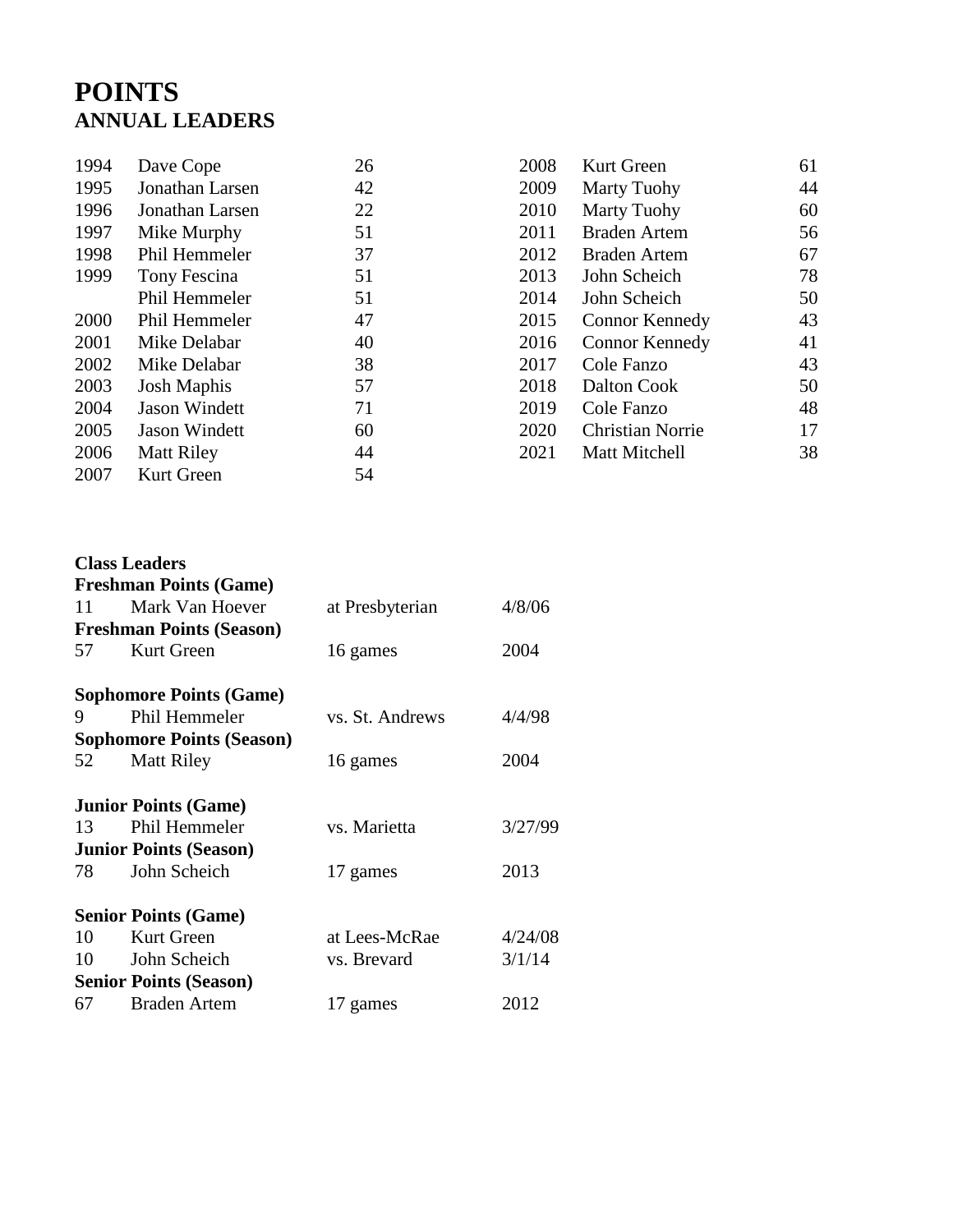## **GROUND BALLS ANNUAL LEADERS**

| 1994 | Ryan O'Connor         | 57  | 2008 | Eric Finland          | 72  |
|------|-----------------------|-----|------|-----------------------|-----|
| 1995 | <b>Justin Marlett</b> | 56  | 2009 | Casey Chinn           | 38  |
| 1996 | Tom Ferrell           | 62  | 2010 | Casey Chinn           | 69  |
| 1997 | Tom Ferrell           | 107 | 2011 | Casey Chinn           | 93  |
| 1998 | Tony Fescina          | 51  | 2012 | Daniel Rew            | 57  |
| 1999 | Tony Fescina          | 68  | 2013 | Daniel Rew            | 98  |
| 2000 | Mike Delabar          | 64  | 2014 | Daniel Rew            | 60  |
| 2001 | Mike Delabar          | 63  | 2015 | Daniel Rew            | 101 |
| 2002 | John Godfrey          | 97  | 2016 | <b>Connor Eakes</b>   | 140 |
| 2003 | David Donohue         | 89  | 2017 | Ryan Applegate        | 52  |
| 2004 | John Godfrey          | 93  | 2018 | <b>Connor Eakes</b>   | 144 |
| 2005 | Craig Emory           | 77  | 2019 | <b>Shawn Casebolt</b> | 82  |
| 2006 | Sean Sullivan         | 56  | 2020 | <b>Shawn Casebolt</b> | 34  |
| 2007 | Eric Finland          | 69  | 2021 | Payton Leonard        | 51  |

|    | <b>Class Leaders</b>                     |              |         |
|----|------------------------------------------|--------------|---------|
|    | <b>Freshman Ground Balls (Game)</b>      |              |         |
| 13 | John Godfrey at St. Andrews              |              | 3/31/01 |
|    | <b>Freshman Ground Balls (Season)</b>    |              |         |
|    | 75 Tony Fescina                          | 16 games     | 1997    |
|    | <b>Sophomore Ground Balls (Game)</b>     |              |         |
| 15 | John Godfrey vs. Wheeling Jesuit 2/27/02 |              |         |
|    | <b>Sophomore Ground Balls (Season)</b>   |              |         |
|    | 107 Tom Ferrell                          | 16 games     | 1997    |
|    | <b>Junior Ground Balls (Game)</b>        |              |         |
|    | 15 Connor Eakes                          | at Mars Hill | 3/19/16 |
|    | <b>Junior Ground Balls (Season)</b>      |              |         |
|    | 140 Connor Eakes                         | 15 games     | 2016    |
|    | <b>Senior Ground Balls (Game)</b>        |              |         |
|    | 20 Connor Eakes                          | vs. Newberry | 3/10/18 |
|    | <b>Senior Ground Balls (Season)</b>      |              |         |
|    | 144 Connor Eakes                         | 15 games     | 2018    |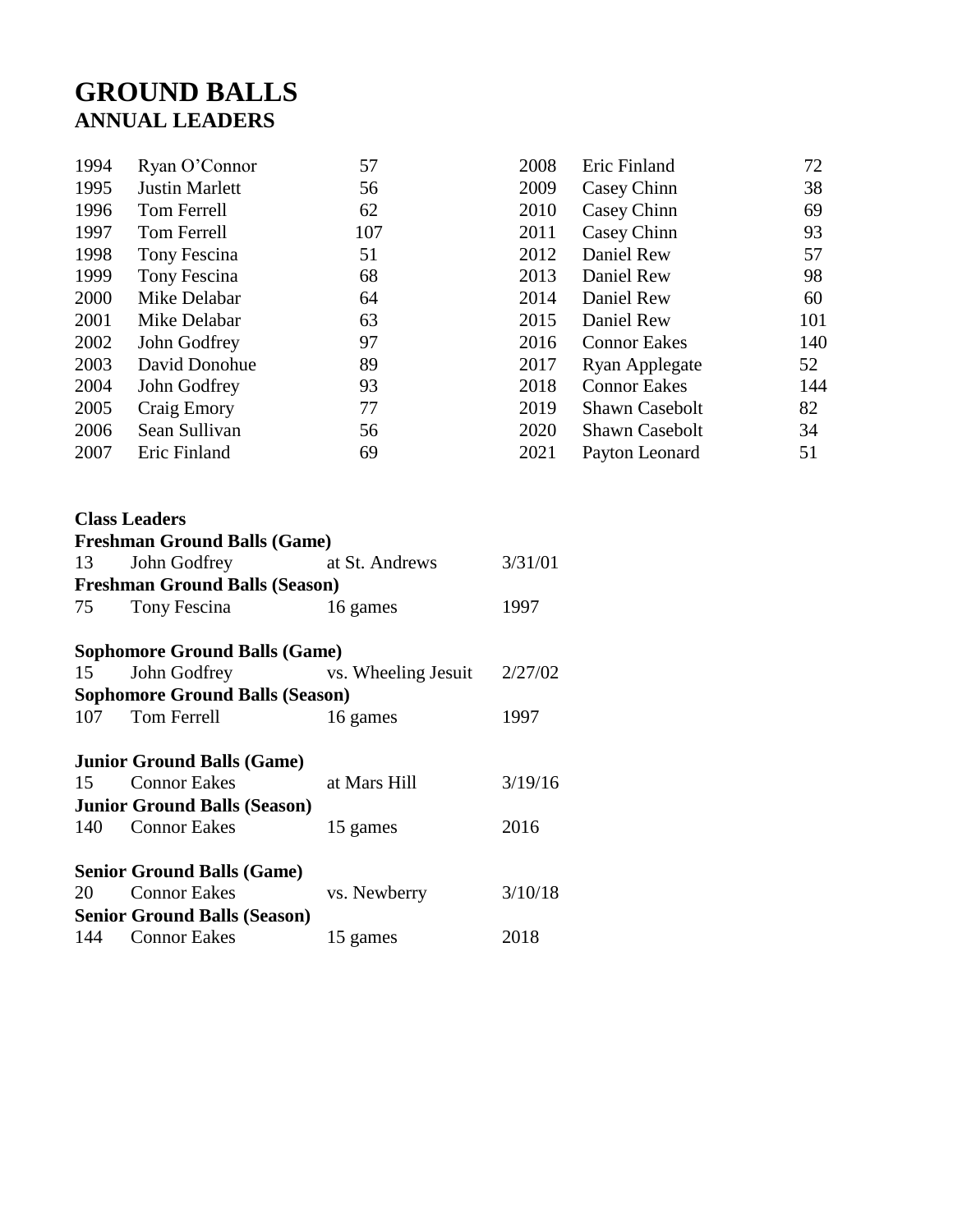# **SAVES ANNUAL LEADERS**

| 1994 | <b>Scott Mumford</b> | 171 | 2008 | Ben Huber              | 133 |
|------|----------------------|-----|------|------------------------|-----|
| 1995 | <b>Scott Mumford</b> | 229 | 2009 | <b>Colin McClimans</b> | 115 |
| 1996 | <b>Andrew Gaunt</b>  | 285 | 2010 | Michael Pecchia        | 106 |
| 1997 | <b>Andrew Gaunt</b>  | 231 | 2011 | Micheal Pecchia        | 193 |
| 1998 | <b>Andrew Gaunt</b>  | 215 | 2012 | Michael Pecchia        | 175 |
| 1999 | <b>Andrew Gaunt</b>  | 220 | 2013 | Christian Klimczyk     | 126 |
| 2000 | <b>Matt Guerard</b>  | 258 | 2014 | Pete Wesselman         | 156 |
| 2001 | <b>Matt Guerard</b>  | 309 | 2015 | Ryan Applegate         | 151 |
| 2002 | Frank Fish           | 247 | 2016 | Ryan Applegate         | 177 |
| 2003 | Frank Fish           | 216 | 2017 | <b>Ryan Applegate</b>  | 204 |
| 2004 | Frank Fish           | 165 | 2018 | Kevin Geiger           | 112 |
| 2005 | Frank Fish           | 158 | 2019 | Kevin Geiger           | 147 |
| 2006 | Ben Huber            | 101 | 2020 | Kevin Geiger           | 76  |
| 2007 | Ben Huber            | 169 | 2021 | James Crighton         | 142 |

|     | <b>Class Leaders</b>            |                      |         |
|-----|---------------------------------|----------------------|---------|
|     | <b>Freshman Saves (Game)</b>    |                      |         |
| 32  | <b>Andrew Gaunt</b>             | at Pfeiffer          | 4/10/96 |
|     | <b>Freshman Saves (Season)</b>  |                      |         |
| 285 | <b>Andrew Gaunt</b>             | 13 games             | 1996    |
|     | <b>Sophomore Saves (Game)</b>   |                      |         |
| 30  | <b>Andrew Gaunt</b>             | vs. Elmira           | 3/16/96 |
|     | <b>Sophomore Saves (Season)</b> |                      |         |
| 231 | <b>Matt Riley</b>               | 13 games             | 1997    |
|     | <b>Junior Saves (Game)</b>      |                      |         |
| 32  | <b>Matt Guerard</b>             | vs. Colorado College | 3/16/00 |
|     | <b>Junior Saves (Season)</b>    |                      |         |
| 258 | <b>Matt Guerard</b>             | 13 games             | 2000    |
|     | <b>Senior Saves (Game)</b>      |                      |         |
| 34  | <b>Matt Guerard</b>             | at Lees-McRae        | 3/10/01 |
|     | <b>Senior Saves (Season)</b>    |                      |         |
| 309 | <b>Matt Guerard</b>             | 13 games             | 2001    |
|     |                                 |                      |         |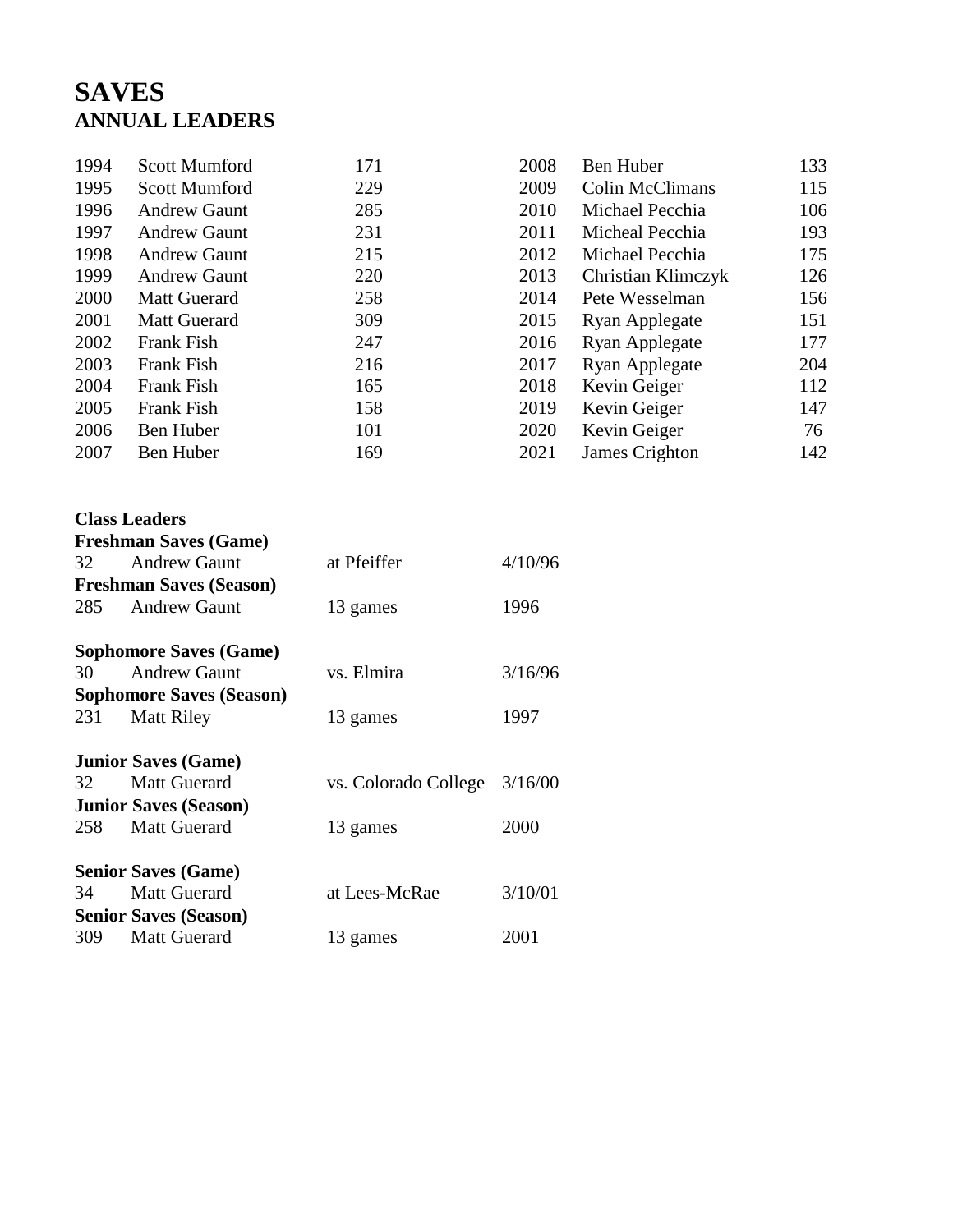## **FACEOFFS ANNUAL LEADERS (Wins)**

| 1994 |               |     | 2008 | Eric Finland          | 120 |
|------|---------------|-----|------|-----------------------|-----|
| 1995 |               |     | 2009 | Pierce Autry          | 67  |
| 1996 | Ian Brinkley  | 51  | 2010 | Casey Chinn           | 116 |
| 1997 |               |     | 2011 | Casey Chinn           | 142 |
| 1998 | Tony Fescina  | 35  | 2012 | Daniel Couchenhour    | 102 |
| 1999 | Jarrett Blum  | 52  | 2013 | Daniel Rew            | 139 |
| 2000 | Robert Arnold | 89  | 2014 | Daniel Rew            | 92  |
| 2001 | John Godfrey  | 114 | 2015 | Daniel Rew            | 137 |
| 2002 | John Godfrey  | 166 | 2016 | <b>Connor Eakes</b>   | 226 |
| 2003 | John Godfrey  | 129 | 2017 | Ethan Jarrett         | 84  |
| 2004 | John Godfrey  | 137 | 2018 | <b>Connor Eakes</b>   | 214 |
| 2005 | Craig Emory   | 93  | 2019 | <b>Shawn Casebolt</b> | 171 |
| 2006 | Eric Finland  | 82  | 2020 | <b>Shawn Casebolt</b> | 69  |
| 2007 | Eric Finland  | 101 | 2021 | <b>Shawn Casebolt</b> | 68  |
|      |               |     |      |                       |     |

## **Class Leaders Freshman Wins (Game)** 17 John Godfrey at St. Andrews  $3/31/01$ **Freshman Wins (Season)** 114 John Godfrey 13 games 2001 **Sophomore Wins (Game)** 20 Shawn Casebolt vs. Tusculum  $4/20/19$ **Sophomore Wins (Season)** 171 Shawn Casebolt 15 games 2019 **Junior Wins (Game)** 20 John Godfrey vs. Mars Hill  $3/23/03$ 20 Connor Eakes vs. Queens 3/5/16 20 Connor Eakes at Mars Hill  $3/19/16$ **Junior Wins (Season)** 226 Connor Eakes 15 games 2016 **Senior Wins (Game)** 22 Connor Eakes vs. Newberry 3/10/18 **Senior Wins (Season)** 214 Connor Eakes 15 games 2018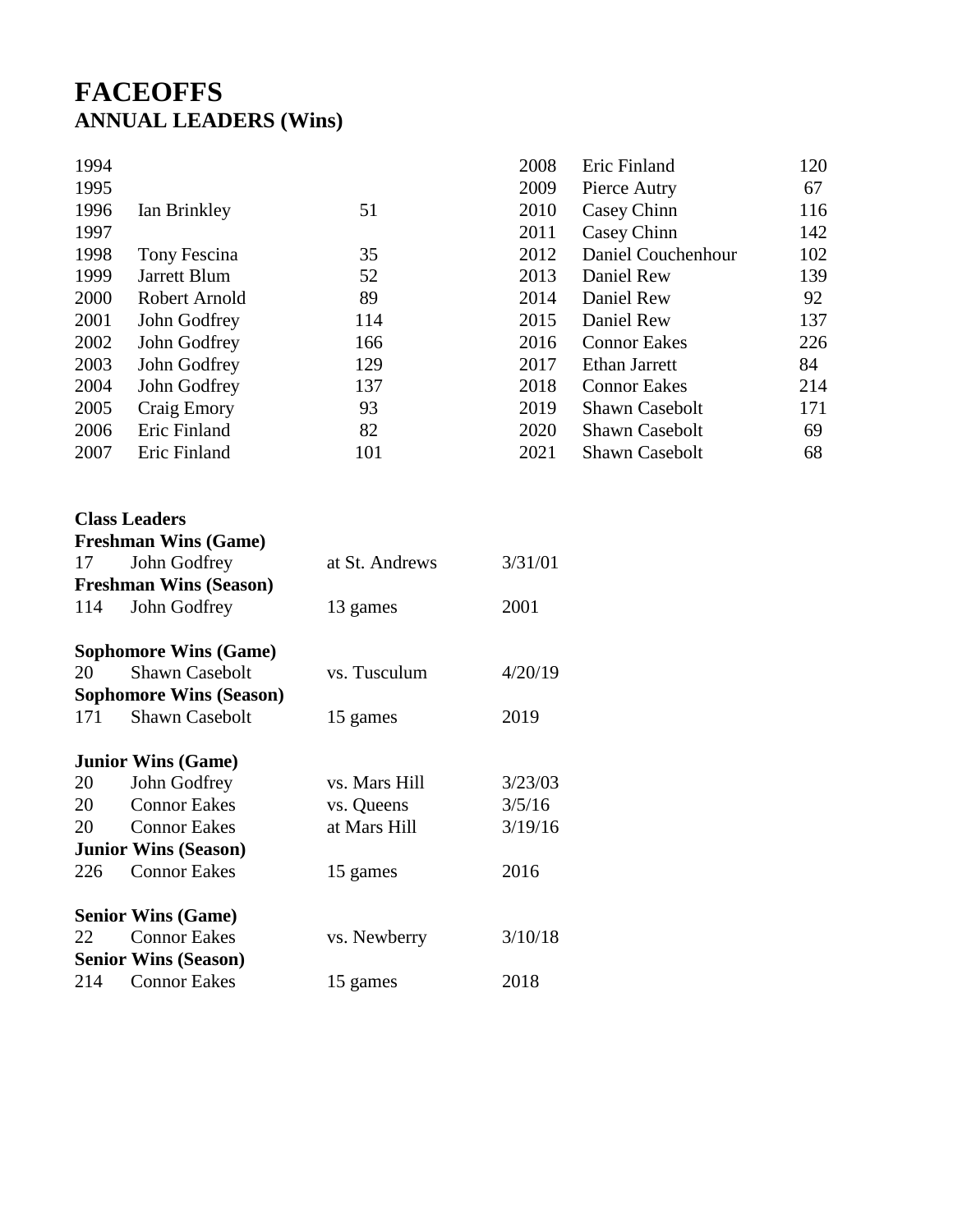## **ANNUAL LEADERS (Winning Pct.) (Min. 50 attempts)**

| 1994 |                         |      |
|------|-------------------------|------|
| 1995 |                         |      |
| 1996 | Ian Brinkley $(51-102)$ | .500 |
| 1997 |                         |      |
| 1998 | Tony Fescina (35-70)    | .500 |
| 1999 | Jim Jordan $(31-51)$    | .608 |
| 2000 | Robert Arnold (89-161)  | .553 |
| 2001 | John Godfrey (114-187)  | .610 |
| 2002 | John Godfrey (166-291)  | .571 |
| 2003 | John Godfrey (129-184)  | .701 |
| 2004 | Craig Emory (98-166)    | .590 |
| 2005 | Craig Emory (93-196)    | .475 |
| 2006 | Sean Sullivan (66-117)  | .564 |
| 2007 | Eric Finland (101-191)  | .529 |
|      |                         |      |

## **ADDITIONAL RECORDS FOR FACEOFFS**

### **Game Wins**

|     | 22 | Connor Eakes vs. Newberry        | 3/10/18 |
|-----|----|----------------------------------|---------|
| 2.  | 21 | Connor Eakes vs. Tusculum        | 4/21/18 |
| 3.  | 20 | John Godfrey vs. Mars Hill       | 3/23/03 |
|     | 20 | Connor Eakes vs. Queens          | 3/5/16  |
|     | 20 | <b>Connor Eakes at Mars Hill</b> | 3/19/16 |
|     | 20 | Shawn Casebolt vs. Tusculum      | 4/20/19 |
| 7.  | 19 | <b>Connor Eakes at Wingate</b>   | 4/2/16  |
|     | 19 | Connor Eakes vs. Chowan          | 2/23/18 |
|     | 19 | <b>Connor Eakes at Coker</b>     | 3/15/18 |
|     | 19 | Shawn Casebolt vs. Queens        | 4/13/19 |
|     | 19 | Shawn Casebolt vs. Young Harris  | 2/26/20 |
| 12. | 18 | John Godfrey vs. Wheeling Jesuit | 2/27/02 |
|     | 18 | John Godfrey at Mars Hill        | 3/16/02 |
|     | 18 | <b>Connor Eakes at Pfeiffer</b>  | 4/13/16 |

### **Season Wins**

| 1.  | 226 | <b>Connor Eakes</b>   | 2016 |
|-----|-----|-----------------------|------|
| 2.  | 214 | <b>Connor Eakes</b>   | 2018 |
| 3.  | 171 | <b>Shawn Casebolt</b> | 2019 |
| 4.  | 166 | John Godfrey          | 2002 |
| 5.  | 137 | John Godfrey          | 2004 |
|     | 137 | Daniel Rew            | 2015 |
| 7.  | 129 | John Godfrey          | 2003 |
| 8.  | 120 | Eric Finland          | 2008 |
| 9.  | 116 | Casey Chinn           | 2010 |
| 10. | 114 | John Godfrey          | 2001 |
| 11. | 102 | Daniel Couchenhour    | 2011 |
| 12. | 101 | Eric Finalnd          | 2007 |

| 2008 | Pierce Autry (30-51)     | .588 |
|------|--------------------------|------|
| 2009 | Pierce Autry (67-158)    | .424 |
| 2010 | Casey Chinn (116-217)    | .535 |
| 2011 | Casey Chinn (142-277)    | .513 |
| 2012 | Daniel Rew (95-163)      | .583 |
| 2013 | Daniel Rew (139-243)     | .572 |
| 2014 | Daniel Rew (92-171)      | .538 |
| 2015 | Daniel Rew (137-198)     | .692 |
| 2016 | Connor Eakes (226-307)   | .736 |
| 2017 | Xavier Hare (39-96)      | .406 |
| 2018 | Connor Eakes (214-373)   | .574 |
| 2019 | Shawn Casebolt (171-357) | .479 |
| 2020 | Shawn Casebolt (69-126)  | .548 |
| 2021 | Shawn Casebolt (68-182)  | .374 |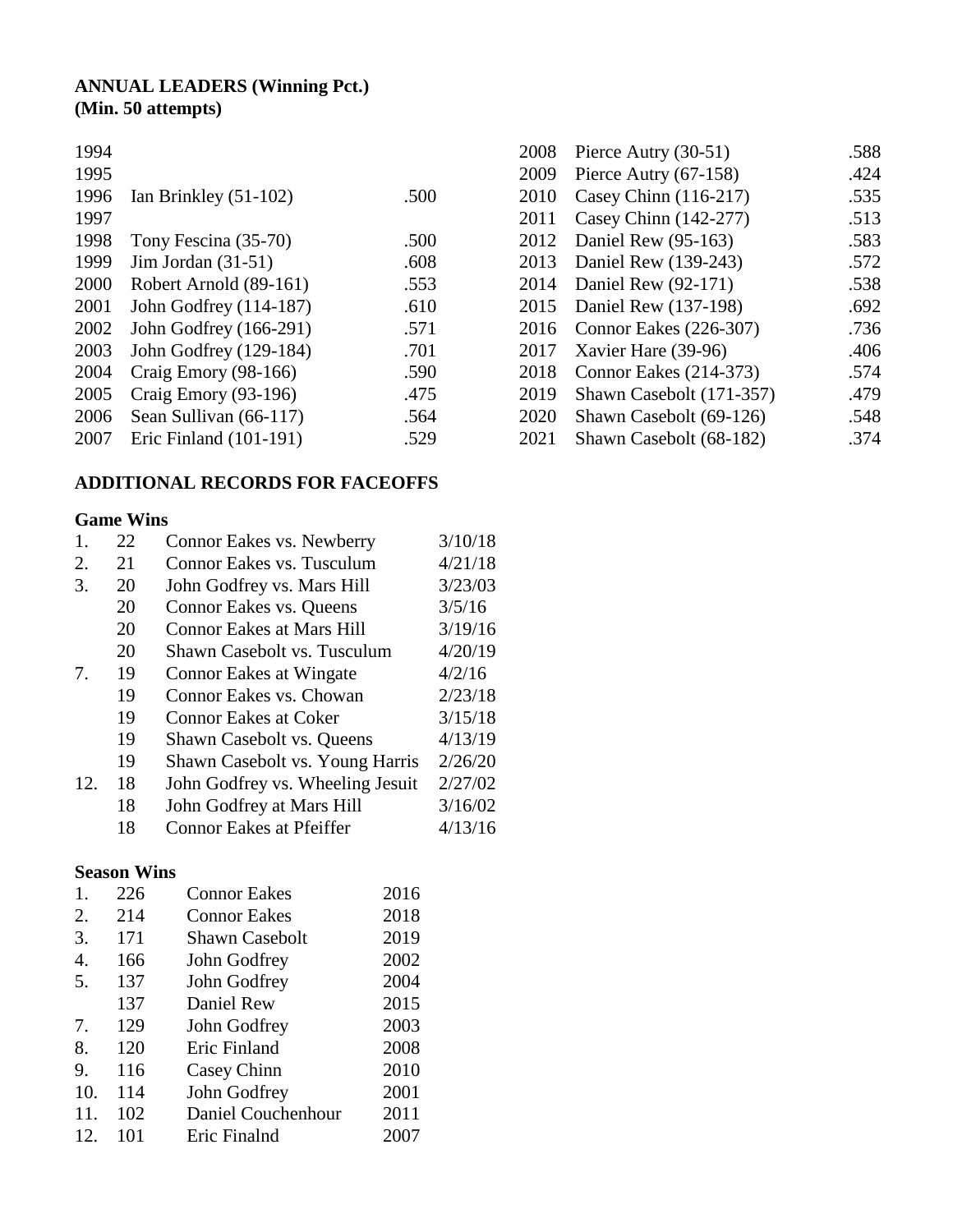### **Career Wins**

| 1. | 555 | <b>Connor Eakes</b>   | 2014-16,18 |
|----|-----|-----------------------|------------|
| 2. | 546 | John Godfrey          | 2001-04    |
| 3. | 463 | Daniel Rew            | 2012-15    |
| 4. | 345 | Eric Finland          | 2005-08    |
| 5. | 314 | <b>Shawn Casebolt</b> | 2018-      |
| 6. |     |                       |            |
|    | 303 | Casey Chinn           | 2008-11    |
| 7. | 248 | Daniel Couchenour     | 2011-14    |

## **Game Winning Pct.**

# **(Min. 10 attempts)**

|                        |                                  | 4/4/08                                     |
|------------------------|----------------------------------|--------------------------------------------|
| $1.000(11-11)$         | Daniel Rew vs. Lincoln Memorial  | 3/14/15                                    |
| $3. \quad .944(17-18)$ | <b>Connor Eakes at Coker</b>     | 3/30/16                                    |
| 4. $.941(16-17)$       | Connor Eakes vs. Tusculum        | 3/26/16                                    |
| 5. $.933(14-15)$       | Bob Arnold at Mars Hill          | 3/18/00                                    |
| 6. $.929(13-14)$       | Daniel Rew vs. Coker             | 2/16/13                                    |
| 7. $.923(12-13)$       | John Godfrey at St. Andrews      | 4/2/03                                     |
| $.909(20-22)$          | <b>Connor Eakes at Mars Hill</b> | 3/19/16                                    |
| $9. \quad .900(9-10)$  | John Godfrey at Pfeiffer         | 3/24/04                                    |
|                        |                                  | 1. $1.000(11-11)$ Eric Finland vs. Rollins |

### **Season Winning Pct.**

### **(Min. 100 attempts)**

| 1.  | .736 (226-307)  | <b>Connor Eakes</b> | 2016 |
|-----|-----------------|---------------------|------|
| 2.  | $.701(129-184)$ | John Godfrey        | 2003 |
| 3.  | $.692(137-198)$ | Daniel Rew          | 2015 |
| 4.  | $.649(100-154)$ | <b>Connor Eakes</b> | 2015 |
| 5.  | $.610(114-187)$ | John Godfrey        | 2001 |
| 6.  | $.590(98-166)$  | Craig Emory         | 2004 |
| 7.  | .588 (137-233)  | John Godfrey        | 2004 |
| 8.  | $.583(95-163)$  | Daniel Rew          | 2011 |
| 9.  | $.574(214-373)$ | <b>Connor Eakes</b> | 2018 |
| 10. | .572 (139-243)  | Daniel Rew          | 2013 |

### **Career Winning Pct. (Min. 250 attempts)**

| 1. | $.637(555-871)$ | <b>Connor Eakes</b> | 2014-16,18 |
|----|-----------------|---------------------|------------|
| 2. | $.614(345-562)$ | Eric Finland        | 2005-08    |
| 3. | $.610(546-895)$ | John Godfrey        | 2001-04    |
| 4. | $.597(463-775)$ | Daniel Rew          | 2012-15    |
| 5. | $.528(191-362)$ | Craig Emory         | 2004-05    |
| 6. | $.496(303-611)$ | Casey Chinn         | 2008-11    |
|    |                 |                     |            |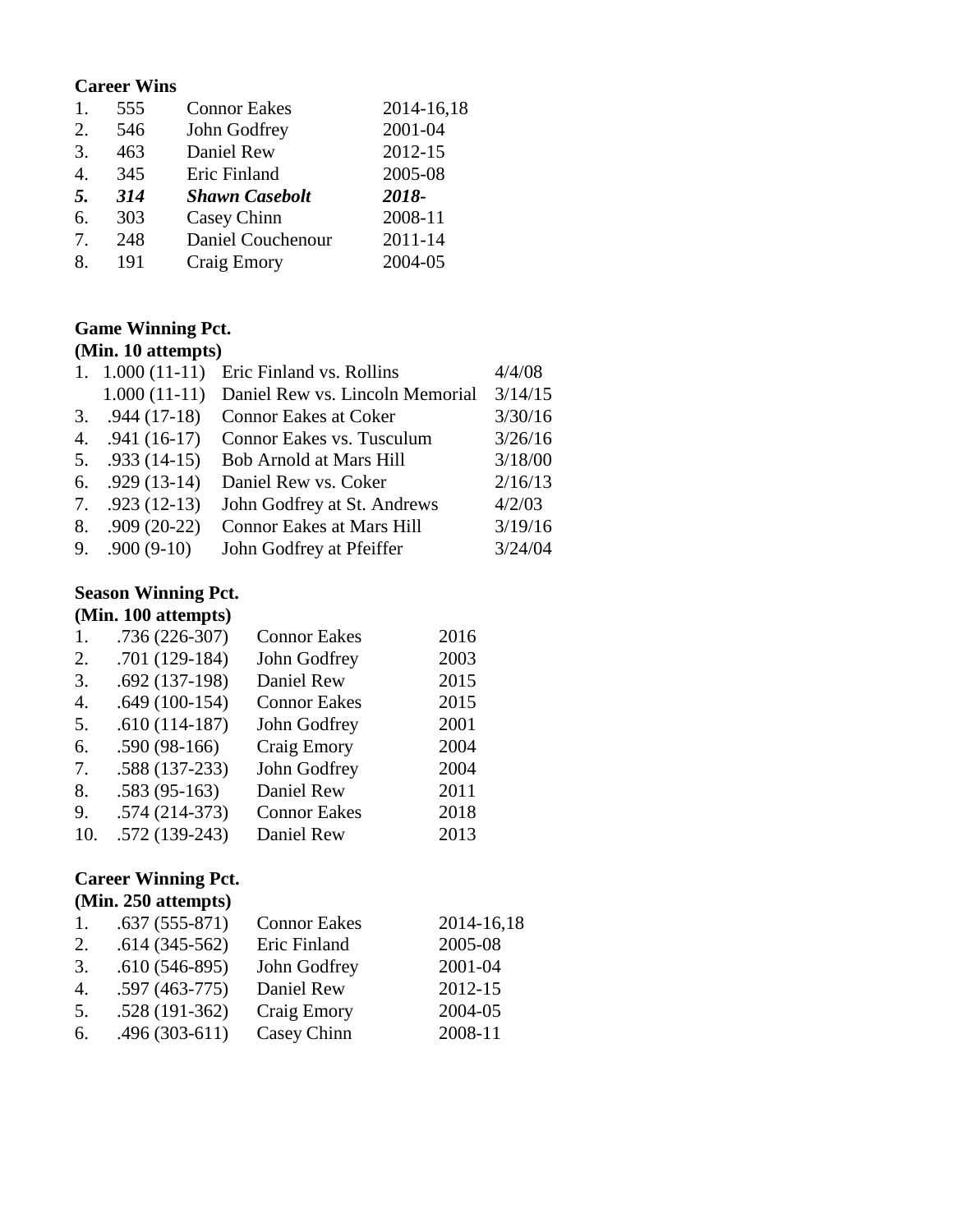### **AWARDS and HONORS**

### **All-Americans**

|      | USILA                         |
|------|-------------------------------|
| 2002 | Mike Delabar (HM)             |
| 2004 | David Dunnuck (HM)            |
| 2005 | Ed O'Leary (HM)               |
| 2007 | Matt Puccio (HM)              |
| 2008 | Kurt Green (HM)               |
|      | Matt Puccio (HM)              |
| 2010 | Marty Tuohy (HM)              |
| 2012 | Tom Cullop (HM)               |
|      | Drew Stoltz (HM)              |
| 2016 | Connor Eakes (HM)             |
| 2021 | Payton Leonard (2nd)          |
|      | <b>Academic All-Americans</b> |
| 2003 | Josh Maphis (USILA)           |
|      |                               |

| 2011 | Marty Tuohy (USILA) |
|------|---------------------|
| 2013 | Drew Stoltz (USILA) |

### **All-Region**

| ٠    | <b>USILA</b>         |
|------|----------------------|
| 2021 | Payton Leonard (1st) |

### **Conf. Player of the Year**

| $\bullet$ | DSC (1994-2013) |
|-----------|-----------------|
| 2008      | Kurt Green      |

#### **Conf. Coach of the Year**

|      | DSC (1994-2013) |
|------|-----------------|
| 2000 | Peter Bourque   |
| 2003 | Peter Bourque   |
| 2019 | Peter Bourque   |

### **Conf. Freshman of the Year**

|      | DSC (1994-2013) |
|------|-----------------|
| 1997 | Tony Fescina    |
| 2010 | Tom Cullop      |

### **All-Conference**

|      | $\ddot{\phantom{a}}$     |
|------|--------------------------|
|      | DSC (1994-2013)          |
| 1994 | Mark Radtke, A (2nd)     |
| 1995 | Jonathan Larsen, A (2nd) |
|      | Scott Mumford, G (2nd)   |
| 1996 | Andrew Gaunt, G (1st)    |
|      | Mike Murphy, D (1st)     |
| 1997 | Andrew Gaunt, G (1st)    |
|      | Justin Marlett, D (1st)  |
|      | George Faustino, D (2nd) |
|      | Tony Fescina, M (2nd)    |
| 1998 | Justin Marlett, D (1st)  |
|      | Toney Fescina, M (2nd)   |
| 1999 | Tony Fescina, M (1st)    |
|      | Andrew Gaunt, G (1st)    |
|      | Tom Ferrell, D (2nd)     |
| 2000 | Tony Fescina, M (2nd)    |
| 2001 | Mike Delebar, M (2nd)    |
|      | Matt Guerard, G (2nd)    |
| 2002 | Mike Delabar, M (2nd)    |
| 2003 | David Donohue, D (1st)   |
|      | Josh Maphis, M (1st)     |
|      | John Godfrey, M (2nd)    |
| 2004 | David Dunnuck, M (1st)   |
|      | Craig Emory, M (2nd)     |
|      | John Godfrey, M (2nd)    |
|      | Jason Windett, A (2nd)   |
| 2005 | Ed O'Leary, D (1st)      |
|      | Craig Emory, M (2nd)     |
|      | Jason Windett, A (2nd)   |
| 2006 | Matt Puccio, D (2nd)     |
| 2007 | Kurt Green, A (1st)      |
|      | Matt Puccio, D (1st)     |
| 2008 | Kurt Green, A (1st)      |
|      | Matt Puccio, D (1st)     |
|      | Wayne Carbiener, M (HM)  |
|      | Nick Depser, A (HM)      |
|      | Ben Huber, G (HM)        |
| 2009 | Marty Tuohy, A (1st)     |
|      | Mike Dolesh, M (HM)      |
| 2010 | Tom Cullop, M (1st)      |
|      | Marty Tuohy, A (1st)     |
|      | Drew Stoltz, D (HM)      |
| 2011 | Braden Artem, A (1st)    |
|      |                          |

Marty Tuohy, A (2nd) Freddie Turcio, M (2nd) Casey Chinn, SP (2nd) Drew Stoltz, D (2nd) Cory Losselyong, M (HM)

| 2012 | Braden Artem, A (1st)     |
|------|---------------------------|
|      | Tom Cullop, M (1st)       |
|      | Drew Stoltz, D (1st)      |
|      | Cory Losselyong, M (2nd)  |
|      | Freddie Turcio, M (HM)    |
|      | Michael Pecchia, G (HM)   |
| 2013 | John Scheich, A (1st)     |
|      | Tom Cullop, M (1st)       |
|      | Drew Stoltz, D (1st)      |
|      | Daniel Rew, SP (2nd)      |
|      | SAC (2014-                |
| 2014 | John Scheich, A (1st)     |
|      | Gage Mason, D (1st)       |
|      | Hartland Jones, LSM (2nd) |
|      | Daniel Rew, SP (HM)       |
|      | Shea Fadel, D (HM)        |
| 2015 | Daniel Rew, SP (1st)      |
|      | Jacob Breig, D (2nd)      |
|      |                           |

Connor Kennedy, A (HM) Adam Hebert, M (HM) 2016 Connor Eakes, Spec (1st) Ryan Applegate, G (2nd) Josh Reedy, M (2nd) Connor Kennedy, A (HM) Gus Weber, D (HM)

Jack Williams, D (HM) 2017 Dalton Cook, A (HM) Julian Maxey, D (HM)

- 2018 Joe Barber, M (2nd) Dalton Cook, A (2nd) Cole Fanzo, A (HM) Julian Maxey, D (HM)
- 2019 Joe Barber, M (1st) Kevin Geiger, G (1st) Cole Fanzo, A (2nd) Payton Leonard, D (2nd) Keenan D'Arcy, D (HM)
- 2021 Payton Leonard, D (1st) Trevor Bellotte, M (HM)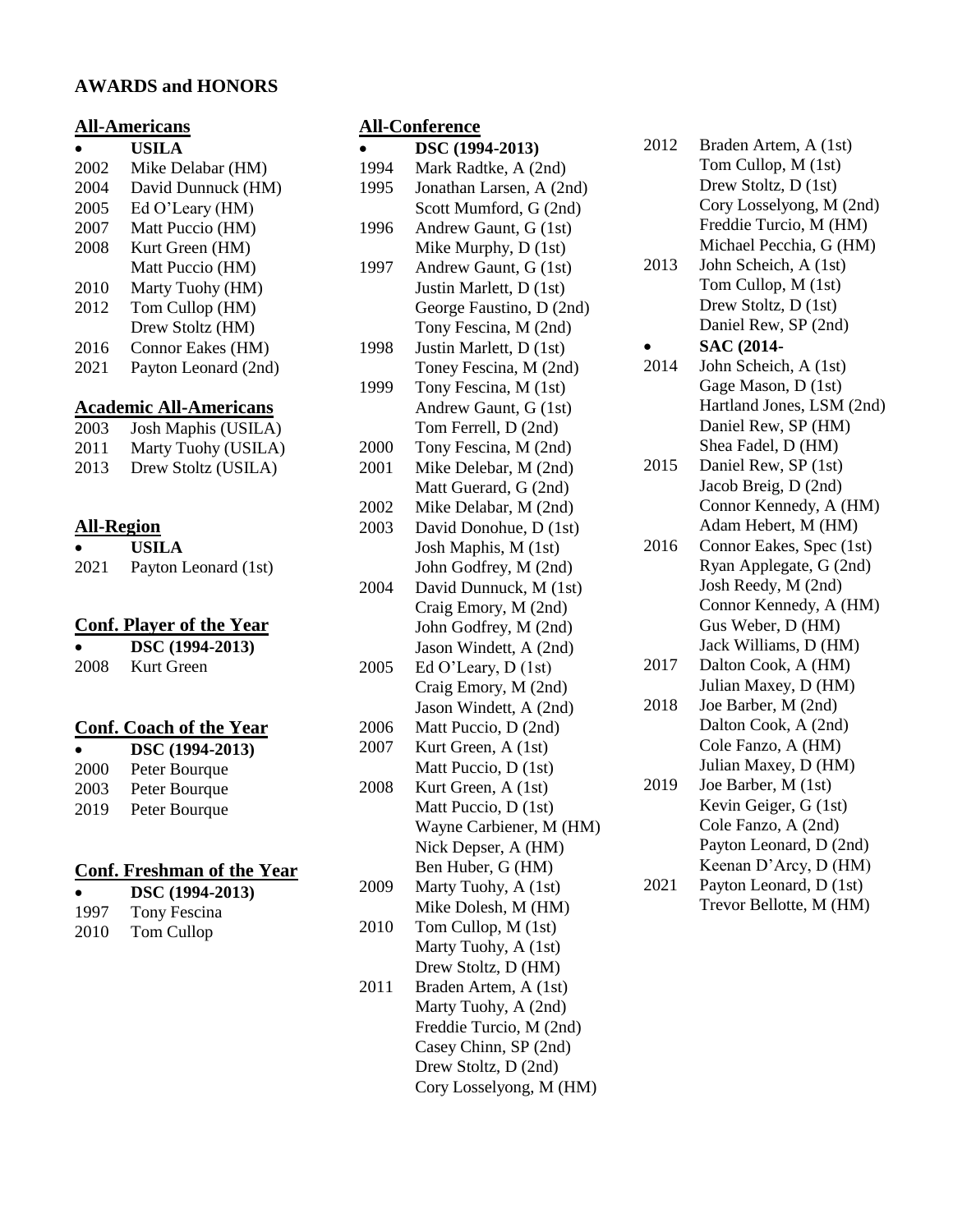### **Conf. Tournament MVP**

- **DSC (1994-2013)**
- 2011 Braden Artem
- 2012 Michael Pecchia<br>2013 Tom Cullop
- Tom Cullop

## **Conf. All-Tournament**

|      | DSC (1994-2013)        |
|------|------------------------|
| 2003 | David Donohue          |
|      | Chris Khatri           |
| 2004 | <b>Frank Fish</b>      |
|      | <b>Justin Garrison</b> |
|      | <b>Jason Windett</b>   |
| 2005 | <b>Jason Collier</b>   |
|      | <b>Frank Fish</b>      |
| 2007 | Wayne Carbiener        |
|      | Nick Desper            |
|      | Kurt Green             |
|      | <b>Matt Puccio</b>     |
| 2008 | Sean Duggan            |
|      | Kurt Green             |
| 2009 | Mike Dolesh            |
|      | <b>Colin McClimans</b> |
| 2010 | <b>Braden Artem</b>    |
|      | <b>Wayne Carbiener</b> |
|      | <b>Marty Tuohy</b>     |
| 2011 | <b>Braden Artem</b>    |
|      | Casey Chinn            |
|      | Michael Pecchia        |
|      | John Scheich           |
| 2012 | Michael Pecchia        |
|      | <b>Braden Artem</b>    |
|      | <b>Drew Stoltz</b>     |
|      | Freddie Turcio         |
| 2013 | <b>Tom Cullop</b>      |

John Scheich Christian Klimczyk Steven Ridolfo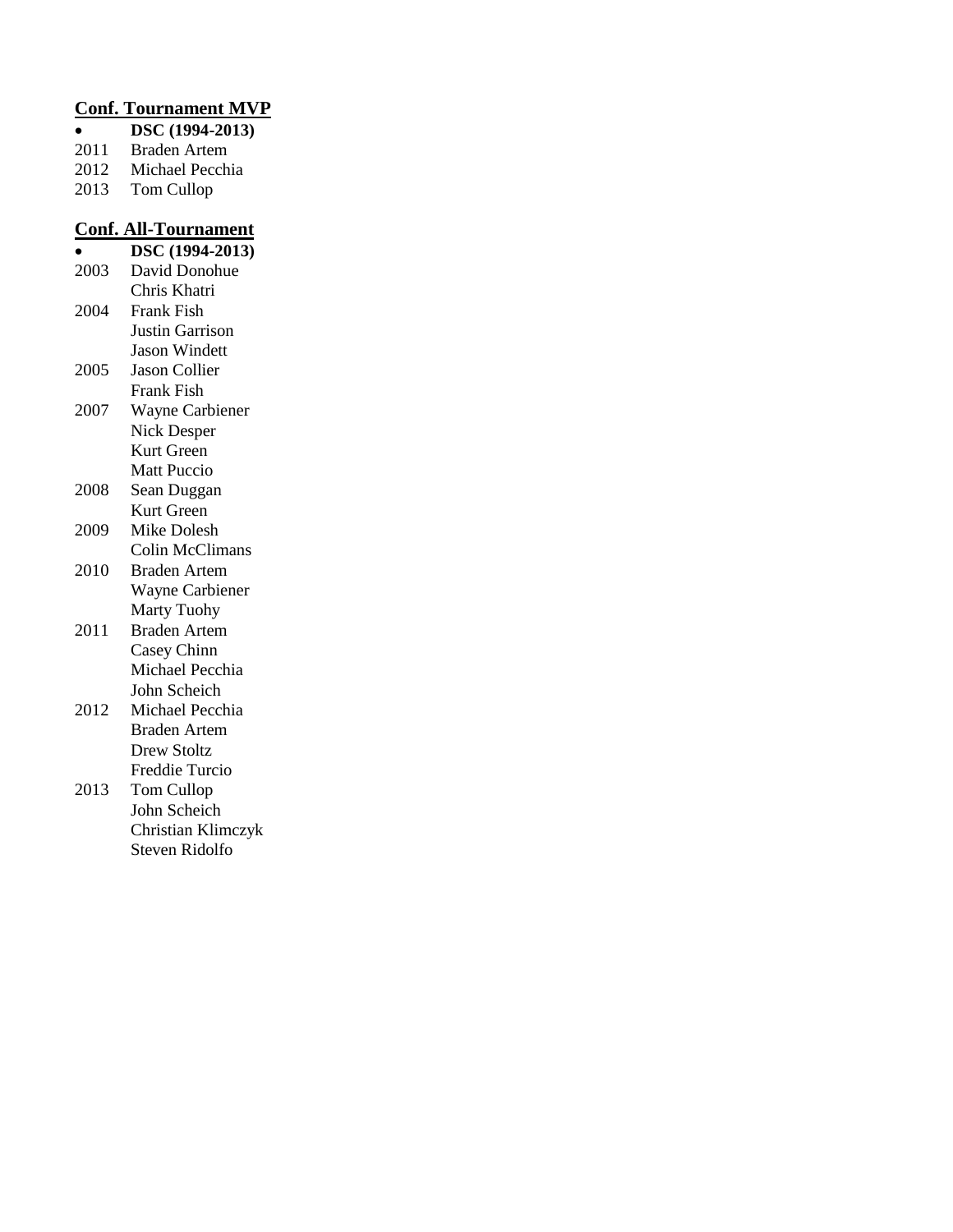## **Catawba in USILA Division II Rankings**

| 2011 | <b>PS</b> | F13                      | F <sub>20</sub> | F <sub>27</sub> | M6                           | M13 | M20       | M27                      | A4             | A11 | A18 | A25 | M <sub>2</sub> | M <sub>8</sub> |     |
|------|-----------|--------------------------|-----------------|-----------------|------------------------------|-----|-----------|--------------------------|----------------|-----|-----|-----|----------------|----------------|-----|
|      |           |                          | ۰               | 11              | 12                           | 12  |           | 11                       | 11             |     | ٠   | 11  | 11             | 10             |     |
| 2012 | PS.       | F <sub>13</sub>          | F <sub>20</sub> | F <sub>27</sub> | M5                           | M12 | M19       | M26                      | A <sub>2</sub> | A9  | A16 | A23 | A30            | M7             |     |
|      |           | 12                       | 12              | 10              | 10                           | -   |           | $\overline{\phantom{a}}$ | <b>RV</b>      | RV  | 8   | 8   | 10             | 9              |     |
| 2013 | PS.       | F11                      | F18             | F <sub>25</sub> | M4                           | M11 | M18       | M25                      | A <sub>1</sub> | A8  | A15 | A22 | A29            | M <sub>6</sub> |     |
|      | RV        | $\overline{\phantom{a}}$ | ۰               | 11              | $\qquad \qquad \blacksquare$ |     |           | -                        |                |     |     |     |                | -              |     |
| 2019 | <b>PS</b> | F11                      | F18             | F <sub>25</sub> | M4                           | M11 | M18       | M25                      | A <sub>1</sub> | A8  | A15 | A22 | A29            | M <sub>6</sub> | M28 |
|      |           |                          |                 | ۰               | <b>RV</b>                    | RV  | <b>RV</b> | 19                       | 18             | 19  | 16  | 20  | <b>RV</b>      | <b>RV</b>      | RV  |
| 2020 | J28       | F <sub>3</sub>           | F <sub>10</sub> | F <sub>17</sub> | F24                          | M4  |           |                          |                |     |     |     |                |                |     |
|      | RV        | <b>RV</b>                | 20              | ۰               | ٠                            | -   |           |                          |                |     |     |     |                |                |     |
| 2021 | F3        | F9                       | F <sub>15</sub> | F <sub>22</sub> | M1                           | M8  | M15       | M22                      | M29            | A5  | A12 | A19 | A26            | M3             | M10 |
|      |           | $\overline{\phantom{a}}$ | 16              | 18              | RV                           | RV  | <b>RV</b> | RV                       |                |     |     |     |                |                |     |

## **Catawba vs. USILA Top 20 (9-50)**

| Date     | Opponent       |                | Rank W/L | Score       | Date     | Opponent             | Rank           | W/L | Score         |
|----------|----------------|----------------|----------|-------------|----------|----------------------|----------------|-----|---------------|
| 02/19/05 | at Limestone   | $\overline{2}$ | L        | $5 - 26$    | 03/28/14 | v. Pfeiffer^         | $\overline{7}$ | L   | $9-10(OT)$    |
| 03/08/05 | at Mercyhurst  | 4              | L        | $6 - 22$    | 04/12/14 | Lenoir-Rhyne         | 15             | L   | $8 - 14$      |
| 04/24/05 | v. Limestone+* | $\overline{2}$ | L        | $6 - 23$    | 04/26/14 | Seton Hill           | 13             | W   | $11 - 10$     |
| 03/02/06 | Mercyhurst     | 5              | L        | $3 - 10$    | 05/03/14 | Limestone            | $\overline{2}$ | L   | $5 = 18$      |
| 03/11/06 | Bryant&        | 9              | L        | $6 - 19$    | 04/08/15 | Pfeiffer             | 11             | W   | $12 - 11(0T)$ |
| 02/24/07 | Mercyhurst     | $\overline{2}$ | L        | $4 - 12$    | 05/01/15 | at Limestone         | $\overline{2}$ | L   | $5 - 20$      |
| 03/14/07 | at Limestone   | 7              | L        | $8 - 14$    | 02/20/16 | at Mount Olive       | 11             | L   | $5 - 11$      |
| 02/19/08 | <b>CW Post</b> | 7              | L        | $2 - 17$    | 03/05/16 | Queens               | 17             | L   | $11 - 14$     |
| 03/20/08 | Merrimack      | 8              | L        | $4 - 8$     | 04/26/16 | at Queens*           | 20             | L   | $5 - 13$      |
| 04/12/08 | at Wingate     | 9              | L        | $7 - 10$    | 02/10/17 | <b>Belmont Abbey</b> | 10             | L   | $5 - 17$      |
| 04/26/08 | Limestone      | 3              | L        | $9 - 10$    | 02/18/17 | Mount Olive          | 10             | L   | $10 - 16$     |
| 02/17/09 | <b>CW Post</b> | 3              | L        | $5 - 18$    | 04/01/17 | Wingate              | 15             | L   | $1 - 13$      |
| 03/07/09 | Mars Hill      | 8              | L        | $6 - 17$    | 04/22/17 | at Lenoir-Rhyne      | 4              | L   | $13 - 14$     |
| 04/17/09 | v. Mars Hill+* | 10             | L        | $8 - 9$     | 02/09/18 | at Belmont Abbey     | 10             | L   | $10 - 18$     |
| 04/25/09 | at Limestone   | 8              | L        | $5 - 24$    | 02/17/18 | at Mount Olive       | 11             | L   | $3 - 15$      |
| 02/16/10 | v. CW Post\$   | 1              | Г        | $5-9$       | 04/06/18 | Limestone            | 7              |     | $11 - 12$     |
| 02/28/10 | Saint Leo      | 7              | L        | $5 - 16$    | 04/11/18 | Lenoir-Rhyne         | 3              | L   | 11-20         |
| 03/06/10 | at Mars Hill   | 8              | L        | $7 - 15$    | 02/09/19 | <b>Belmont Abbey</b> | 10             | L   | $13 - 17$     |
| 03/12/10 | v. LeMoyne%    | 2              | L        | $7 - 21$    | 02/15/19 | <b>Mount Olive</b>   | 15             | L   | $7 - 10$      |
| 04/15/10 | at Mars Hill*  | 8              | W        | $9 - 6$     | 03/20/19 | Wingate              | 15             | W   | $13-9$        |
| 03/01/10 | Limestone      | 4              | L        | $7 - 16$    | 04/05/19 | at Limestone         | $\overline{2}$ | L   | $7 - 24$      |
| 03/21/11 | Merrimack      | 4              | W        | $12-11(0T)$ | 04/13/19 | Queens               | 10             | W   | $13 - 12$     |
| 04/14/11 | at Mars Hill*  | 9              | W        | $10-9(0T)$  | 04/26/19 | v. Queens+*          | 16             | L   | $2 - 14$      |
| 04/20/11 | at Limestone   | 4              | L        | $3-19$      | 02/08/20 | at Belmont Abbey     | 6              | L   | $6 - 18$      |
| 03/24/12 | at Mars Hill   | 12             | L        | $10 - 11$   | 02/15/20 | at Mount Olive       | 8              | L   | $5 - 10$      |
| 04/12/12 | at Mars Hill*  | 10             | W        | $9 - 7$     | 02/12/21 | <b>Belmont Abbey</b> | 4              | W   | $13-9$        |
| 04/28/12 | Limestone      | 4              | L        | $7 - 17$    | 02/16/21 | <b>Mount Olive</b>   | 15             | L   | $3 - 12$      |
| 02/27/13 | Pfeiffer       | 10             | L        | $8 - 16$    | 03/10/21 | Limestone            | 16             | L   | $8 - 18$      |
| 04/27/13 | at Limestone   | 3              | L        | $6 - 13$    | 03/24/21 | Wingate              | 8              |     | $7 - 21$      |
|          |                |                |          |             | 03.27.21 | at Lenoir-Rhyne      | 4              | L   | $8 - 22$      |

+ Wingate,NC

& Orlando,FL

\$ Charlotte,NC

% Tampa,FL

^ Matthews,NC

\* DSC/SAC Tournament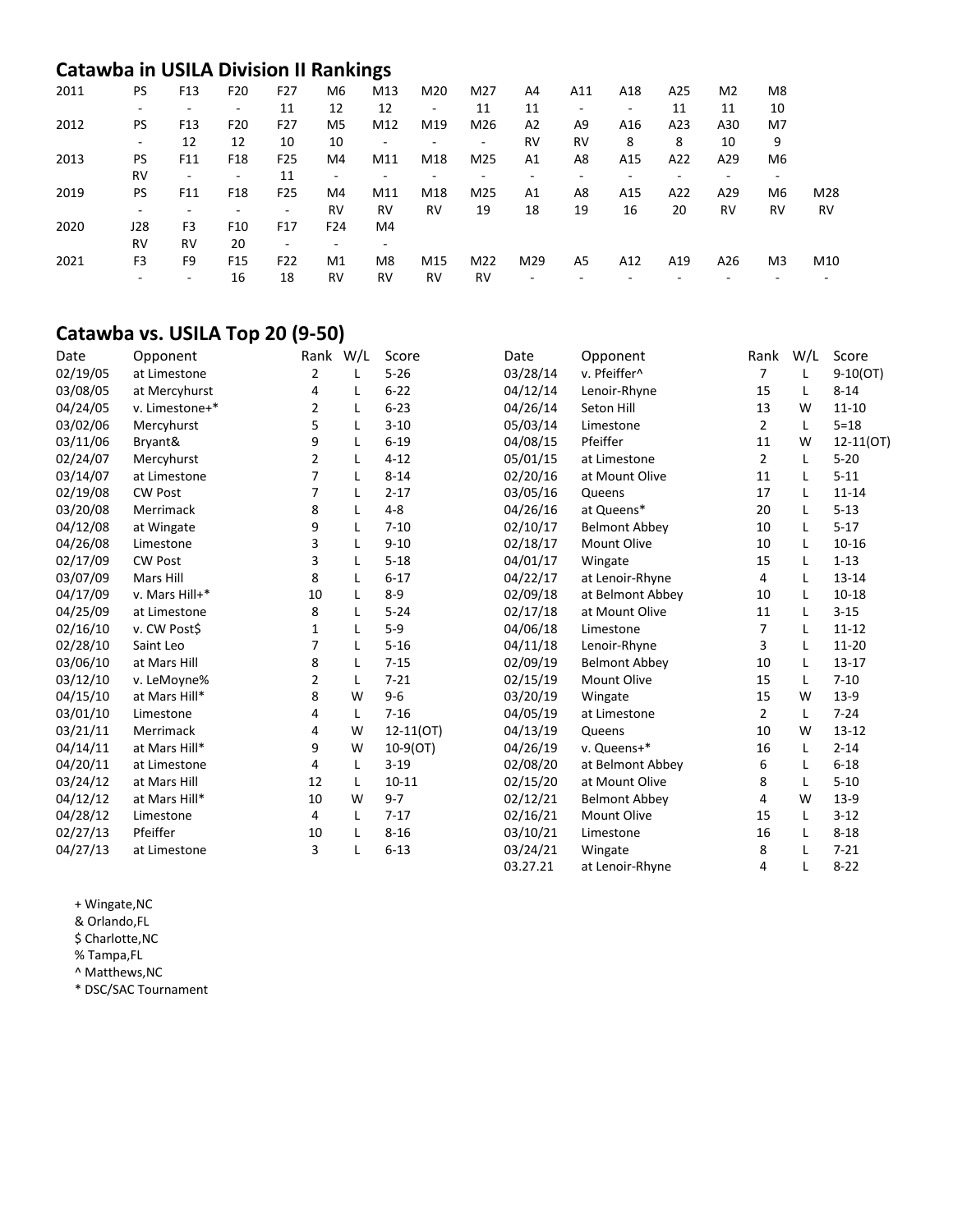# **YEAR BY YEAR RECORDS**

| Year | Coach |               | Overall  | Conference |
|------|-------|---------------|----------|------------|
| 1994 |       | Peter Bourque | $0 - 10$ | $0 - 4$    |
| 1995 |       | Peter Bourque | $1 - 10$ | $0 - 5$    |
| 1996 |       | Peter Bourque | $2 - 11$ | $0 - 5$    |
| 1997 |       | Peter Bourque | $6 - 10$ | $2 - 3$    |
| 1998 |       | Peter Bourque | $4 - 8$  | $1 - 4$    |
| 1999 |       | Peter Bourque | $4 - 9$  | $2 - 4$    |
| 2000 |       | Peter Bourque | $6 - 8$  | $2 - 4$    |
| 2001 |       | Peter Bourque | $3 - 10$ | $2 - 4$    |
| 2002 |       | Peter Bourque | $6 - 8$  | $1 - 5$    |
| 2003 |       | Peter Bourque | $7 - 7$  | $4 - 2$    |
| 2004 |       | Peter Bourque | $10 - 6$ | $5 - 2$    |
| 2005 |       | Peter Bourque | $6 - 8$  | $4 - 3$    |
| 2006 |       | Peter Bourque | $3 - 10$ | $3 - 6$    |
| 2007 |       | Peter Bourque | $7 - 8$  | $3 - 1*$   |
| 2008 |       | Peter Bourque | $7 - 8$  | $3 - 1$    |
| 2009 |       | Peter Bourque | $4 - 9$  | $2 - 3$    |
| 2010 |       | Peter Bourque | $9 - 8$  | $3 - 2$    |
| 2011 |       | Peter Bourque | $12 - 4$ | $4 - 25$   |
| 2012 |       | Peter Bourque | $14 - 3$ | $6 - 25$   |
| 2013 |       | Peter Bourque | $9 - 8$  | $4 - 35$   |
| 2014 |       | Peter Bourque | $7 - 8$  | $4 - 3$    |
| 2015 |       | Peter Bourque | $5 - 10$ | $2 - 6$    |
| 2016 |       | Peter Bourque | $5 - 10$ | $3 - 5$    |
| 2017 |       | Peter Bourque | $8 - 8$  | $4 - 4$    |
| 2018 |       | Peter Bourque | $6 - 9$  | $4 - 4$    |
| 2019 |       | Peter Bourque | $9 - 6$  | $6 - 2$    |
| 2020 |       | Peter Bourque | $3 - 3$  | $1 - 0$    |
| 2021 |       | Peter Bourque | $5 - 6$  | $4 - 4$    |

\* Denotes Deep South Conference Championship \$ Denotes Deep South Tournament Championship

## **CATAWBA COACHING RECORDS**

| Coach         | Years    |      | Games | Record  | Pct. | Championships |
|---------------|----------|------|-------|---------|------|---------------|
| Peter Bourque | $1994 -$ | (28) | 391   | 168-223 |      |               |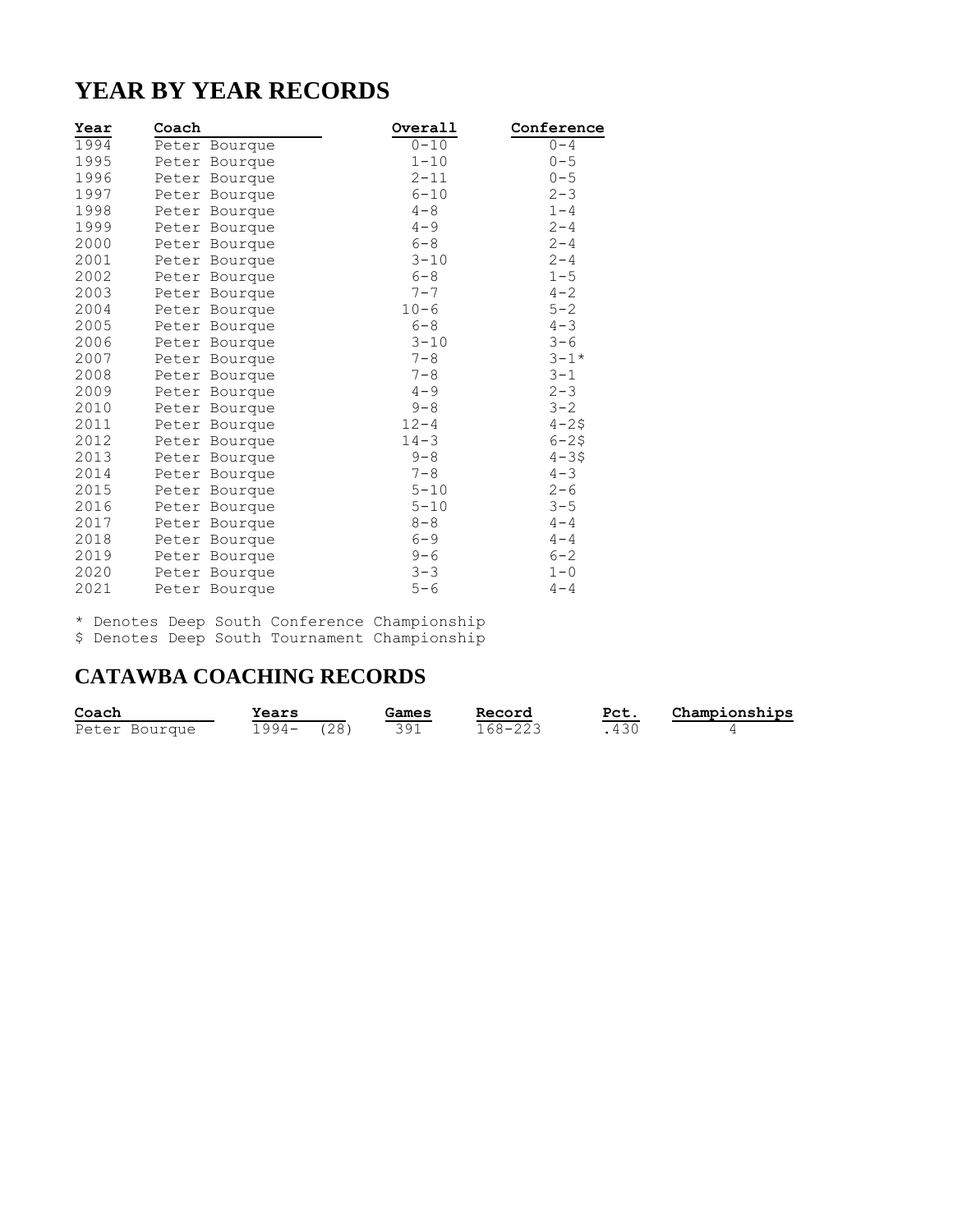## **CATAWBA VS. ALL-TIME OPPONENTS (1994-21)**

| Opponent                                  | Record  | GF  | GA  | Opponent                                    | Record  | GF   | GA             |
|-------------------------------------------|---------|-----|-----|---------------------------------------------|---------|------|----------------|
| Adams State, CO                           | $0 - 1$ | 10  | 11  | Notre Dame deNamur, CA . 1-1                |         | 18   | 20             |
| Alabama-Huntsville  1-0                   |         | 11  | 3   | Ohio Valley, WV $1-0$                       |         | 24   | $\overline{0}$ |
| Anderson, SC                              | $1 - 0$ | 18  | 10  | Pace, $NY$ $0-1$                            |         | 3    | 5              |
| Assumption, MA                            | $1 - 0$ | 12  | 9   | Pfeiffer  12-13                             |         | 262  | 291            |
| Bates, ME                                 | $1 - 0$ | 11  | 10  | Plattsburgh State, NY  1-0                  |         | 9    | 7              |
| Bellermine, KY                            | $0 - 1$ | 8   | 15  | Presbyterian, SC                            | $2 - 0$ | 39   | 20             |
| Belmont Abbey $\ldots \ldots \ldots$ 3-12 |         | 121 | 205 | Queens, NC $7-14$                           |         | 214  | 263            |
| Bentley, MA $1-6$                         |         | 54  | 77  | Queens, $NY$                                | $0 - 2$ | 10   | 24             |
| Brevard  3-1                              |         | 55  | 37  | Radford  0-1                                |         | 10   | 14             |
| Bryant, RI                                | $0 - 1$ | 6   | 19  | $Regis, CO \ldots \ldots \ldots \ldots$     | $1 - 0$ | 11   | $\overline{c}$ |
| Chowan                                    | $2 - 0$ | 46  | 19  | Roanoke                                     | $0 - 3$ | 24   | 60             |
| $Coker$                                   | $5 - 4$ | 95  | 79  | Rollins, FL                                 | $8 - 0$ | 98   | 56             |
| $\text{Colby}, \text{ME}$                 | $0 - 1$ | 3   | 19  | St. Andrews  7-15                           |         | 211  | 300            |
| Colorado College                          | $0 - 1$ | 7   | 12  | Saint Leo, FL $4-5$                         |         | 88   | 94             |
| $CW$ Post, $NY$                           | $0 - 3$ | 12  | 44  | St. Michael's, VT  0-1                      |         | 14   | 15             |
| $Elimira, NY$                             | $0 - 1$ | 4   | 13  | St. Vincent, PA                             | $3 - 4$ | 88   | 84             |
| Florida Southern  5-2                     |         | 72  | 68  | Scranton, VA                                | $0 - 1$ | 7    | 18             |
| Florida Tech                              | $6 - 0$ | 78  | 45  | Seton Hill, PA                              | $1 - 0$ | 11   | 10             |
| Franklin Pierce, NH                       | $1 - 0$ | 21  | 2   | Shenandoah, VA                              | $3 - 2$ | 58   | 47             |
| Greensboro  1-7                           |         | 58  | 115 | Shorter, GA                                 | $2 - 0$ | 28   | 9              |
| Grove City, PA                            | $1 - 0$ | 12  | 8   | Stockton, NJ  1-0                           |         | 14   | 5              |
| Guilford                                  | $0 - 4$ | 28  | 56  | $Tampa, FL$                                 | $2 - 2$ | 38   | 46             |
| Kenyon, OH                                | $0 - 5$ | 25  | 60  | Tufts, MA                                   | $0 - 1$ | 7    | 8              |
| Lees-McRae $16-0$                         |         | 265 | 92  | Tusculum, TN                                | $2 - 4$ | 59   | 61             |
| LeMoyne, $NY$ $0-2$                       |         | 14  | 30  | Villa Jullie, MD                            | $0 - 1$ | 11   | 12             |
| Lenoir-Rhyne  4-7                         |         | 120 | 156 | Virginia Tech                               | $0 - 4$ | 27   | 55             |
| Limestone  0-27                           |         | 167 | 467 | Walsh, OH                                   | $1 - 0$ | 15   | 6              |
| Lincoln Memorial, TN  5-1                 |         | 77  | 52  | West Chester, PA                            | $0 - 2$ | 2    | 19             |
| Marietta, OH                              | $3 - 0$ | 63  | 12  | Western New England                         | $0 - 1$ | 4    | 10             |
| Mars Hill  18-12                          |         | 350 | 292 | Wheeling Jesuit, $WV$                       | $3 - 3$ | 65   | 56             |
| Marymount, VA                             | $0 - 1$ | 9   | 24  | Wingate $\ldots \ldots \ldots \ldots 12-21$ |         | 310  | 377            |
| Maryville, MO  1-0                        |         | 11  | 10  | Young Harris                                | $1 - 1$ | 23   | 26             |
| Mercyhurst, PA                            | $0 - 6$ | 35  | 85  |                                             |         |      |                |
| Merrimack, MA  3-2                        |         | 53  | 43  | TOTALS (391 games)                          | 168-223 | 3918 | 4463           |
| Molloy, NY                                | $1 - 0$ | 12  | 8   |                                             |         |      |                |
| Mount Olive                               | $1 - 8$ | 62  | 108 | Updated 4-21                                |         |      |                |
| Newberry, $SC$ $3-0$                      |         | 38  | 30  |                                             |         |      |                |
| Northwood, MI  5-2                        |         | 54  | 57  |                                             |         |      |                |
| North Greenville, SC  1-1                 |         | 25  | 22  |                                             |         |      |                |
|                                           |         |     |     |                                             |         |      |                |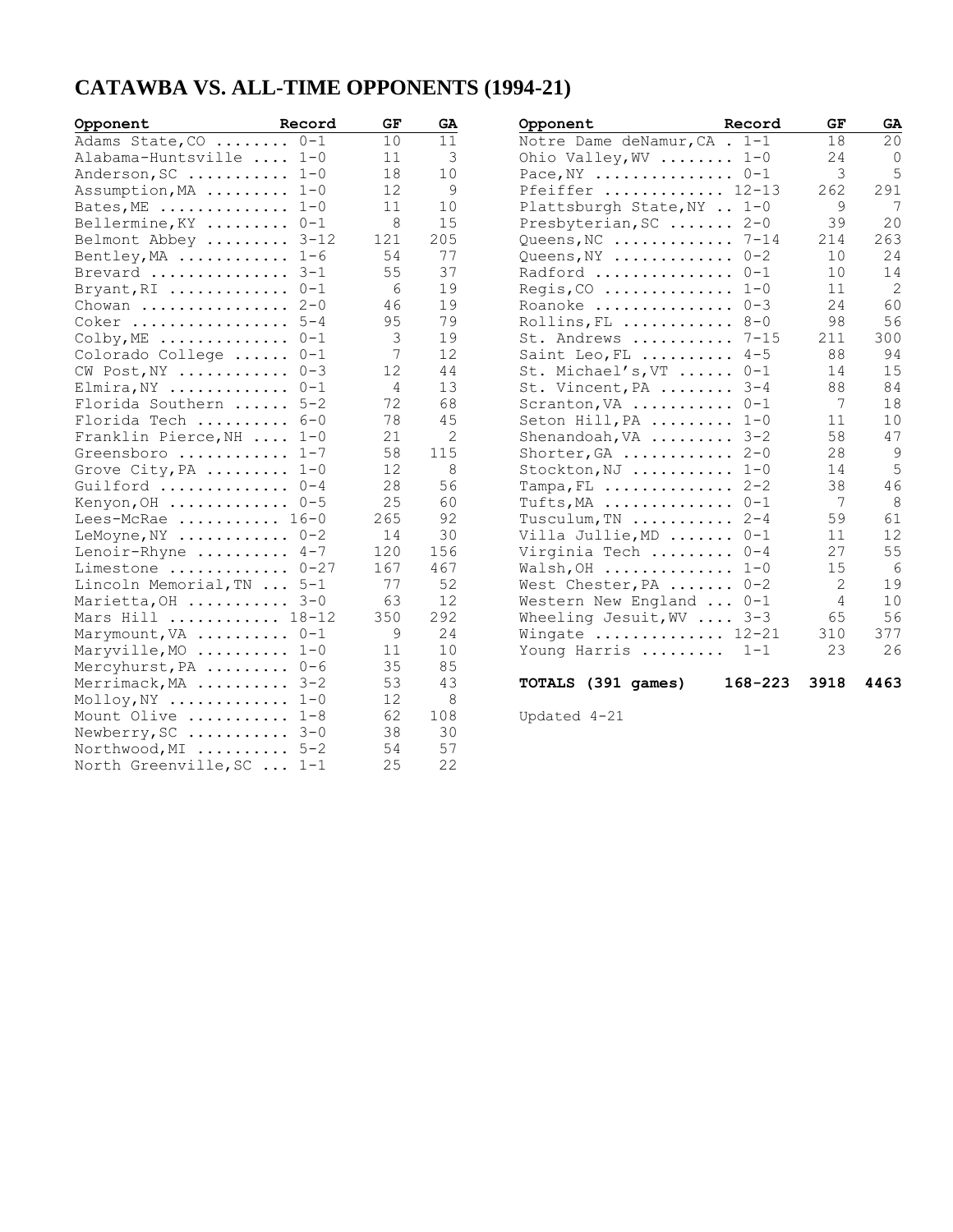# *SEASON-BY-SEASON SCORES*

# 1994

|              |              | $(0-10, 0-4$ DSL) |         |  |  |  |
|--------------|--------------|-------------------|---------|--|--|--|
| M/6          | $\mathbf{1}$ | Northwood, MI     | 18      |  |  |  |
| M/12         | 6            | Virginia Tech     | 17      |  |  |  |
| M/20         |              | 5 @Pfeiffer       | 24      |  |  |  |
| M/22         |              | 3 +Colby, ME      | 19      |  |  |  |
| M/31         | 6            | Oueens, NY        | 18      |  |  |  |
| A/6          | 8.           | Guilford          | 16      |  |  |  |
| A/9          |              | 9 @Shenandoah, VA | 10 (OT) |  |  |  |
| A/14         |              | 4 Greensboro      | 25      |  |  |  |
| A/16         | 4            | Limestone         | 27      |  |  |  |
| A/23         | 9            | @Marymount, VA    | 24      |  |  |  |
| + Durham, NC |              |                   |         |  |  |  |
|              |              |                   |         |  |  |  |

# 1995

|      |    | $(1-10, 0-5$ DSL)               |    |
|------|----|---------------------------------|----|
| F/26 | 6  | +Northwood, MI                  | 9  |
| M/8  |    | 3 #Kenyon, OH                   | 17 |
| M/11 | 7  | Shenandoah, VA                  | 10 |
| M/14 |    | 7 Scranton, PA                  | 18 |
| M/25 | 19 | Merrimack, MA                   | 6  |
| M/29 | 9  | @Virginia Tech                  | 11 |
| A/1  | 4  | @Guilford                       | 15 |
| A/5  | 7  | Pfeiffer                        | 20 |
| A/8  |    | 5 @St. Andrews                  | 26 |
| A/13 | 4  | Greensboro                      | 21 |
| A/19 |    | 12 @Limestone                   | 20 |
|      |    | +Hilton Head, SC<br>#Durham, NC |    |

# 1996

|      |               | $(2-11, 0-5$ DSL)      |    |
|------|---------------|------------------------|----|
| F/17 |               | 3 Pace, NY             | 5  |
| F/29 | 8             | Northwood, MI          | 1  |
| M/2  |               | 12 @Shenandoah, VA     | 6  |
| M/16 | 4             | +Elmira, NY            | 13 |
| M/17 | 11            | +Villa Julie, MD       | 12 |
| M/24 | 2             | West Chester, PA       | 9  |
| M/27 | 5             | GGreensboro            | 13 |
| M/30 | 7             | Guilford               | 14 |
| A/3  |               | 6 Limestone            | 9  |
| A/6  | 4             | Oueens, NY             | 6  |
| A/10 |               | 2 @Pfeiffer            | 16 |
| A/13 | $\mathcal{E}$ | Virginia Tech          | 15 |
| A/20 | 6             | St. Andrews            | 20 |
|      |               | + Guilford College, NC |    |

# 1997

|      |                 | $(6-10, 2-3$ DSL) |                   |
|------|-----------------|-------------------|-------------------|
| F/19 | 11              | Bates, ME         | 10 (OT)           |
| F/22 |                 | 5 @Limestone      | 14                |
| M/3  | 9               | +Northwood, MI    | 8                 |
| M/5  |                 | 4 +Roanoke        | 20                |
| M/8  | 6               | Kenyon, OH        | 9                 |
| M/12 | 15              | Shenandoah        | 7                 |
| M/22 | 9               | Bentley, MA       | 10 (OT)           |
| M/24 | 10 <sup>1</sup> | Merrimack, MA     | 8                 |
| M/26 |                 | 9 Greensboro      | 13                |
| A/2  | 10              | Pfeiffer          | 17                |
| A/5  |                 | 21 @Lees-McRae    | 3                 |
| A/9  | 6.              | @St. Andrews      | 14                |
| A/12 | 9               | @Virginia Tech    | $12 \overline{ }$ |
| A/16 |                 | 9 @Guilford       | 11                |
| A/19 | $7\phantom{0}$  | Wingate           | 6                 |
| A/26 | 9.              | St. Andrews       | 13                |
|      |                 | +Hilton Head, SC  |                   |
|      |                 |                   |                   |

# 1998

|      |    | $(4-8, 1-4$ DSC) |    |
|------|----|------------------|----|
| F/21 | 4  | Limestone        | 9  |
| M/1  | 10 | Northwood, MI    | 5  |
| M/4  | 3  | Kenyon, OH       | 9  |
| M/15 | 14 | Stockton, NJ     | 5  |
| M/17 | 9  | Merrimack, MA    | 10 |
| M/25 | 7  | Greensboro       | 14 |
| M/28 | 19 | Lees-McRae       | 4  |
| A/1  | 8  | @Pfeiffer        | 16 |
| A/4  | 14 | St. Andrews      | 15 |
| A/8  | 10 | @Wingate         | 15 |
| A/15 | 9  | @St. Andrews     | 20 |
| A/25 | 15 | @Shenandoah      | 14 |

# 1999

|       |              | $(4-9, 2-4$ DSC)                 |                |
|-------|--------------|----------------------------------|----------------|
| F/20  |              | 5 @Limestone                     | 11             |
| F/28  |              | 9 +Northwood, MI                 | - 7            |
| M/10  |              | 5 Kenyon, OH                     | 10             |
| M/14  | $\mathbf{0}$ | West Chester, PA                 | 10             |
| M/20  |              | 7 #Tufts,MA                      | 8              |
| M/21  |              | 4 #W. New England                | 10             |
| M/27  |              | 25 Marietta, OH                  | 7              |
| M/31  |              | 8 Pfeiffer                       | 15             |
| A/3 I | - 9          | @St. Andrews                     | 13             |
| A/10  |              | 8 @Lees-McRae                    | 6              |
| A/14  |              | 3 Wingate                        | 12             |
|       |              | A/17 10 Mars Hill                | $\overline{4}$ |
|       |              | A/21 14 @St. Andrews             | 15             |
|       |              | +Hilton Head, SC #Greensboro, NC |                |
|       |              |                                  |                |

# 2000

| OT) |               |                | (6-8, 2-4 DSC)   |                |
|-----|---------------|----------------|------------------|----------------|
|     | F/28          | 11             | Northwood, MI    | 9              |
|     | M/4           | 17             | Wheeling Jesuit  | 7              |
|     | M/6           | 11             | Regis, CO        | $\mathcal{L}$  |
|     | M/16          | 7              | Colorado College | 12             |
|     | M/18          | 19             | @Mars Hill       | 7              |
| OT) | M/20          | 7              | LeMoyne, NY      | 9              |
|     | M/25          | 21             | Lees-McRae       | 9              |
|     | M/29          | 16             | @Pfeiffer        | 19             |
|     | A/1           | 11             | St. Andrews      | 12             |
|     | A/5           | $\overline{4}$ | Limestone        | 19             |
|     | A/8           | 7              | +St. Vincent, PA | 13             |
|     | A/9           |                | 17 @Marietta     | $\mathfrak{D}$ |
|     | A/15          | 9              | <b>@Wingate</b>  | 18             |
|     | A/18          | 9              | @Wingate         | 10             |
|     | +Marietta, OH |                |                  |                |

# 2001

|                |                 | $(3-10, 2-4$ DSC) |    |
|----------------|-----------------|-------------------|----|
| F/24           | 12              | St. Vincent, PA   | 14 |
| F/28           | 6.              | Mercyhurst, PA    | 7  |
| M/4            | 8               | Kenyon, OH        | 15 |
| M/10           | 2               | CLimestone        | 15 |
| M/12           | 9               | +Bentley, MA      | 15 |
| M/14           | 15              | @Wheeling Jesuit  | 6  |
| M/17           | 12              | @Lees-McRae       | 11 |
| M/24           | 21              | Mars Hill         | 11 |
| M/28           | 7               | Pfeiffer          | 10 |
| M/31           | 7               | @St. Andrews      | 15 |
| A/7            | 10 <sup>1</sup> | Radford           | 14 |
| A/12           | 9               | Wingate           | 18 |
| A/18           | 3               | @Wingate          | 11 |
| +Baltimore, MD |                 |                   |    |

|                | ZUUZ        |                     |         |  |  |  |
|----------------|-------------|---------------------|---------|--|--|--|
|                |             | $(6-8, 1-5$ DSC)    |         |  |  |  |
| F/23           | $7^{\circ}$ | Roanoke             | 16      |  |  |  |
| F/27           |             | 12 Wheeling Jesuit  | 10      |  |  |  |
| M/6            |             | 6 Limestone         | 19      |  |  |  |
| M/9            |             | 15 Lees-McRae       | 7       |  |  |  |
| M/12           | 11          | +Bentley, MA        | 10 (OT) |  |  |  |
| M/16           |             | 13 @Mars Hill       | 14      |  |  |  |
| M/21           | 9           | Plattsburgh St.     | 7       |  |  |  |
| M/27           |             | 9 @Pfeiffer         | 10 (OT) |  |  |  |
| M/30           | 6           | St. Andrews         | 7       |  |  |  |
| A/6            |             | 6 @Mercyhurst, PA   | 18      |  |  |  |
| A/7            |             | 12 @St. Vincent, PA | 8       |  |  |  |
| A/11           |             | 9 @Wingate          | 15      |  |  |  |
|                |             | A/17 11 @Pfeiffer   | 8       |  |  |  |
| A/19           | 4           | St. Andrews         | 20      |  |  |  |
| +Baltimore, MD |             |                     |         |  |  |  |

2002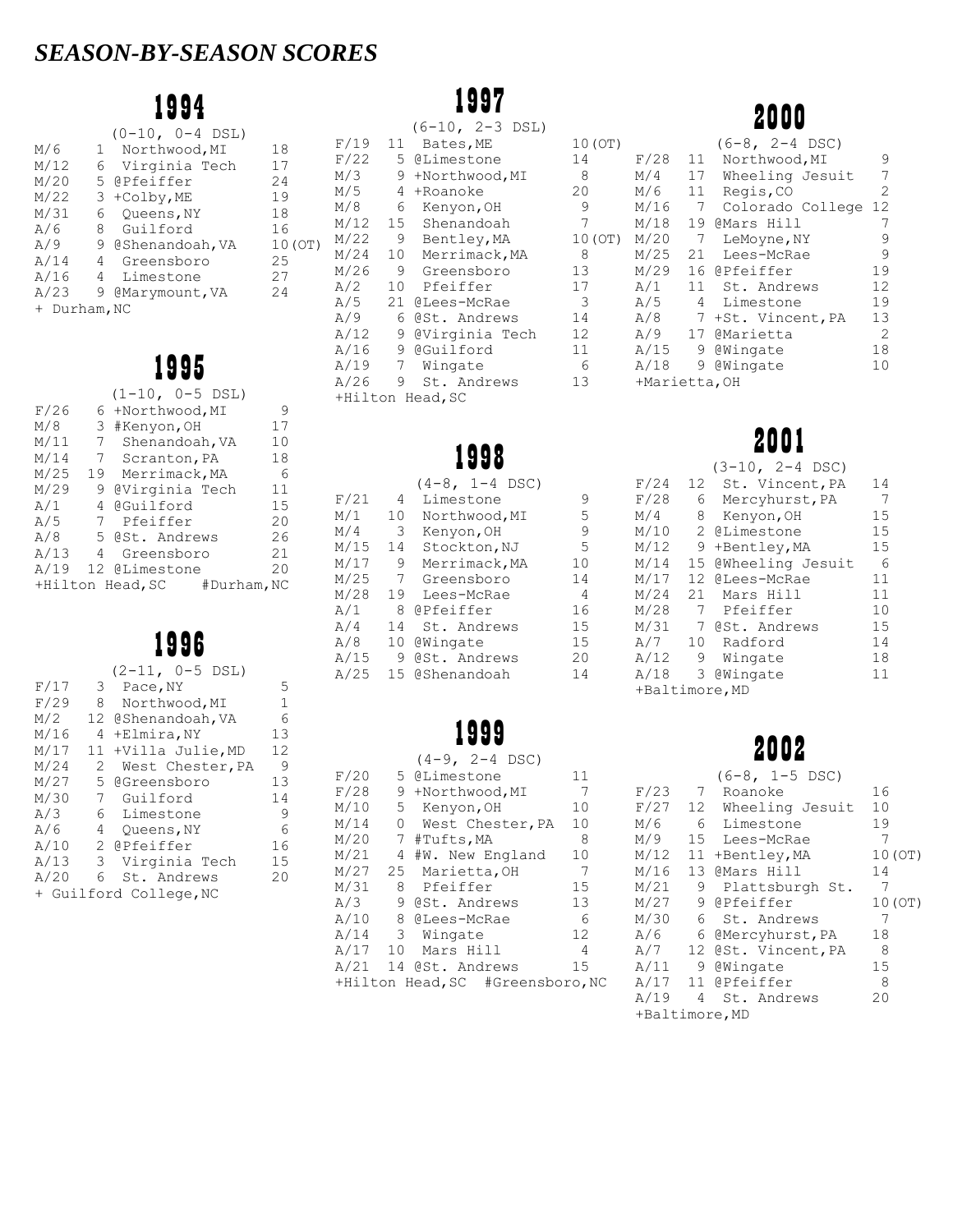2003

|      |    | $(7-7, 4-2$ DSC) |    |
|------|----|------------------|----|
| F/23 | 17 | St. Vincent, PA  | 8  |
| M/2  | 10 | Mercyhurst, PA   | 16 |
| M/5  | 10 | Greensboro       | 11 |
| M/12 | 6  | @Limestone       | 15 |
| M/23 | 20 | Mars Hill        | 13 |
| M/26 | 14 | Pfeiffer         | 7  |
| M/29 | 11 | Wheeling Jesuit  | 19 |
| M/30 | 21 | <b>@Marietta</b> | 3  |
| A/2  | 9  | @St. Andrews     | 8  |
| A/6  | 13 | @Roanoke         | 24 |
| A/12 | 9  | @Lees-McRae      | 4  |
| A/17 | 9  | Wingate          | 10 |
| A/22 | 17 | Lees-McRae       | 2  |
| A/25 | 9  | @Wingate         | 23 |
|      |    |                  |    |

# 2004

2005

|      |                | $(3-10, 3-6$ DSC) |        |
|------|----------------|-------------------|--------|
| F/25 | 21             | Lees-McRae        | 6      |
| F/28 |                | 16 @Pfeiffer      | 9      |
| M/2  | 3 <sup>7</sup> | Mercyhurst        | 10     |
| M/6  | 13             | St. Vincent       | 14 (OT |
| M/11 |                | 6 +Bryant, RI     | 19     |
| M/18 | 5              | @Mars Hill        | 12     |
| M/22 | $5 -$          | St. Andrews       | 18     |
| M/25 |                | 9 Limestone       | 18     |
| A/1  | 11             | Oueens            | 14     |
| A/5  | 5              | @Belmont Abbey    | 14     |
| A/8  | 22             | @Presbyterian     | 11     |
| A/14 | 5.             | @Wingate          | 21     |

# 2007

A/18 8 @Wingate 18

+Orlando,FL

|                |    | $(10-6, 5-2$ DSC) |                   |                |                 | $(7-8, 3-1$ DSC)    |     |
|----------------|----|-------------------|-------------------|----------------|-----------------|---------------------|-----|
| F/21           | 14 | St. Vincent, PA   | 13                | F/21           |                 | 11 Pfeiffer         | 5   |
| F/25           | 22 | Oueens            | 8                 | F/24           | 4               | Mercyhurst          | 12  |
| M/3            | 6  | @Greensboro       | 7                 | F/26           | 5               | Wheeling Jesuit     | - 6 |
| M/6            | 5  | Wheeling Jesuit   | 8                 | M/5            |                 | 9 +Notre Dame Namur | 7   |
| M/10           |    | 5 +Bentley        | 8                 | M/7            |                 | 10 @Saint Leo       | 6   |
| M/16           | 21 | Franklin Pierce   | 2                 | M/14           | 8               | CLimestone          | 14  |
| M/19           | 12 | Molloy, NY        | 8                 | M/17           | 12              | Mars Hill           | 9   |
| M/24           |    | 12 @Pfeiffer      | 6                 | M/24           | 17              | Presbyterian        | 9   |
| M/31           |    | 13 St. Andrews    | 14 (OT)           | M/31           | 4               | @Oueens             | 9   |
| A/3            |    | 25 Lees-McRae     | $\mathbf{1}$      | A/4            |                 | 6 Belmont Abbey     | 9   |
| $A/6$ 7        |    | Limestone         | 22                | A/14           | $4\overline{ }$ | Wingate             | 12  |
| A/14           |    | 15 @Mars Hill     | $12 \overline{ }$ | A/20           | 9               | Mars Hill           | 6   |
| A/17           |    | 15 @Wingate       | 7                 | A/22           | 6               | Wingate             | 8   |
| A/20           | 22 | Mars Hill         | 6                 |                |                 | A/24 8 @St. Andrews | 14  |
| A/23           | 19 | St. Andrews       | 14                | A/27           |                 | 11 Lees-McRae       | 3   |
| $A/25$ 6       |    | Limestone         | 14                | +Saint Leo, FL |                 |                     |     |
| +Chantilly, VA |    |                   |                   |                |                 |                     |     |

# 2008

|              |    | AUUJ             |                |                |                | $(7-8, 3-1$ DSC)    |                |                  |
|--------------|----|------------------|----------------|----------------|----------------|---------------------|----------------|------------------|
|              |    | $(6-8, 4-3$ DSC) |                | F/19           | $\overline{2}$ | CW Post             | 17             |                  |
| F/19         |    | 5 @Limestone     | 26             | F/23           | 11             | St. Andrews         | 9              | F/2              |
| F/26         |    | 13 St. Vincent   | 14             | M/1            | 18             | @Pfeiffer           | 6              | F/2              |
| M/8          |    | 6 @Mercyhurst    | 22             | M/8            | 5              | Bentley             | 11             | F/2              |
| M/16         | 14 | St. Michael's    | 15             | M/10           | 9              | Notre Dame Namur 13 |                | M/5              |
| M/19         | 10 | Mars Hill        | 12             | M/16           | 9              | @Mars Hill          | 8(OT)          | M/2              |
| M/26         | 16 | Pfeiffer         | 6              | M/20           | 4              | Merrimack           | 8              | M/2              |
| M/30         |    | 14 @St. Andrews  | 12             | M/29           | 12             | Oueens              | 10             | M/2              |
| A/2          |    | 8 @Bellarmine    | 15             | A/2            |                | 6 @Belmont Abbey    | 9              | M/2              |
| A/9          |    | 18 @Lees-McRae   | $\overline{7}$ | A/4            | 22             | Rollins             | 2              | M/2              |
| A/14         |    | 15 @Oueens       | 14 (OT)        | A/6            |                | 10 +Saint Leo       | $\overline{4}$ | A/2              |
| A/16         | 10 | Wingate          | 15             | A/12           |                | 7 @Wingate          | 10             | A/6              |
| A/19         | 15 | Wingate          | 14             | A/18           |                | 10 @Mars Hill       | 11 (OT)        | A/9              |
| A/22         |    | 11 +Oueens       | 10             | A/24           |                | 20 @Lees-McRae      | 11             | A/1              |
| A/24         |    | 6 +Limestone     | 23             | A/26           |                | 9 Limestone         | 10             | A/2              |
| +Wingate, NC |    |                  |                | +Charlotte, NC |                |                     |                | A/2              |
|              |    |                  |                |                |                |                     |                | $\pi$ / $\gamma$ |

# 2009

|              |                 | $(4-9, 2-3$ DSC)    |        |
|--------------|-----------------|---------------------|--------|
| F/17         |                 | 5 CW Post           | 18     |
| F/21         |                 | 9 Pfeiffer          | 13     |
| M/7          |                 | 6 Mars Hill         | 17     |
| M/10         |                 | 10 @Rollins         | 5      |
| M/12         |                 | 8 @Saint Leo        | 12     |
| M/21         |                 | 11 @St. Andrews     | 8      |
| A/1          | 7               | Belmont Abbey       | 13     |
| A/4          | 10              | @Oueens             | 18     |
| A/9          |                 | 7 Wingate           | 8 (OT) |
| A/11         |                 | 10 Florida Southern | 8      |
| A/17         |                 | 8 +Mars Hill        | 9      |
| A/23         | 10 <sup>1</sup> | Lees-McRae          | 6      |
| A/25         |                 | 5 @Limestone        | 24     |
| +Wingate, NC |                 |                     |        |

# 2010

|                              |                 | $(9-8, 3-2$ DSC)  |    |  |
|------------------------------|-----------------|-------------------|----|--|
| F/16                         | 5.              | +CW Post          | 9  |  |
| F/19                         | 16              | +Pfeiffer         | 8  |  |
| F/28                         | 5               | Saint Leo         | 16 |  |
| M/6                          | $7^{\circ}$     | @Mars Hill        | 15 |  |
| M/12                         | $7\phantom{.}$  | \$LeMoyne         | 21 |  |
| M/13                         | 11              | @Florida Southern | 10 |  |
| M/17                         | 11 <sup>1</sup> | St. Andrews       | 8  |  |
| M/26                         | 14              | Rollins           | 7  |  |
| M/31                         | 7               | @Belmont Abbey    | 10 |  |
| A/3                          | 9               | Oueens            | 12 |  |
| A/10                         | 12              | @Wingate          | 8  |  |
| A/13                         | 16              | Wingate           | 6  |  |
| A/15                         | 9               | @Mars Hill        | 6  |  |
| A/18                         | 4               | Saint Leo         | 9  |  |
| A/24                         | 13              | Greensboro        | 11 |  |
| A/28                         | 9               | @Lees-McRae       | 7  |  |
| M/1                          | 7               | Limestone         | 16 |  |
| +Charlotte, NC<br>\$Tampa,FL |                 |                   |    |  |

# 2011

|                |                | $(12-4, 4-2$ DSC)         |         |
|----------------|----------------|---------------------------|---------|
| F/12           |                | 10 @St. Andrews           | 5       |
| F/23           |                | 8 Pfeiffer                | 6       |
| F/27           | 24             | Ohio Valley               | 0       |
| M/5            | $\overline{7}$ | @Oueens                   | 10      |
| M/10           |                | 12 @Rollins               | 7       |
| M/12           |                | 21 @Saint Leo             | 15      |
| M/19           |                | 18 @Lenoir-Rhyne          | 10      |
| M/21           |                | 12 Merrimack              | 11 (OT) |
| M/26           |                | 5 Mars Hill               | 12      |
| A/2            |                | 13 Florida Southern       | 9       |
| A/6            |                | 6 Belmont Abbey           | 5       |
| A/9            |                | 2 Wingate                 | 8       |
|                |                | $A/12$ 10 @Wingate        | 9(0T)   |
| A/14           |                | 10 @Mars Hill             | 9 (20T) |
|                |                | A/17 10 +Florida Southern | 8       |
| A/30           |                | 3 @Limestone              | 19      |
| +Saint Leo, FL |                |                           |         |